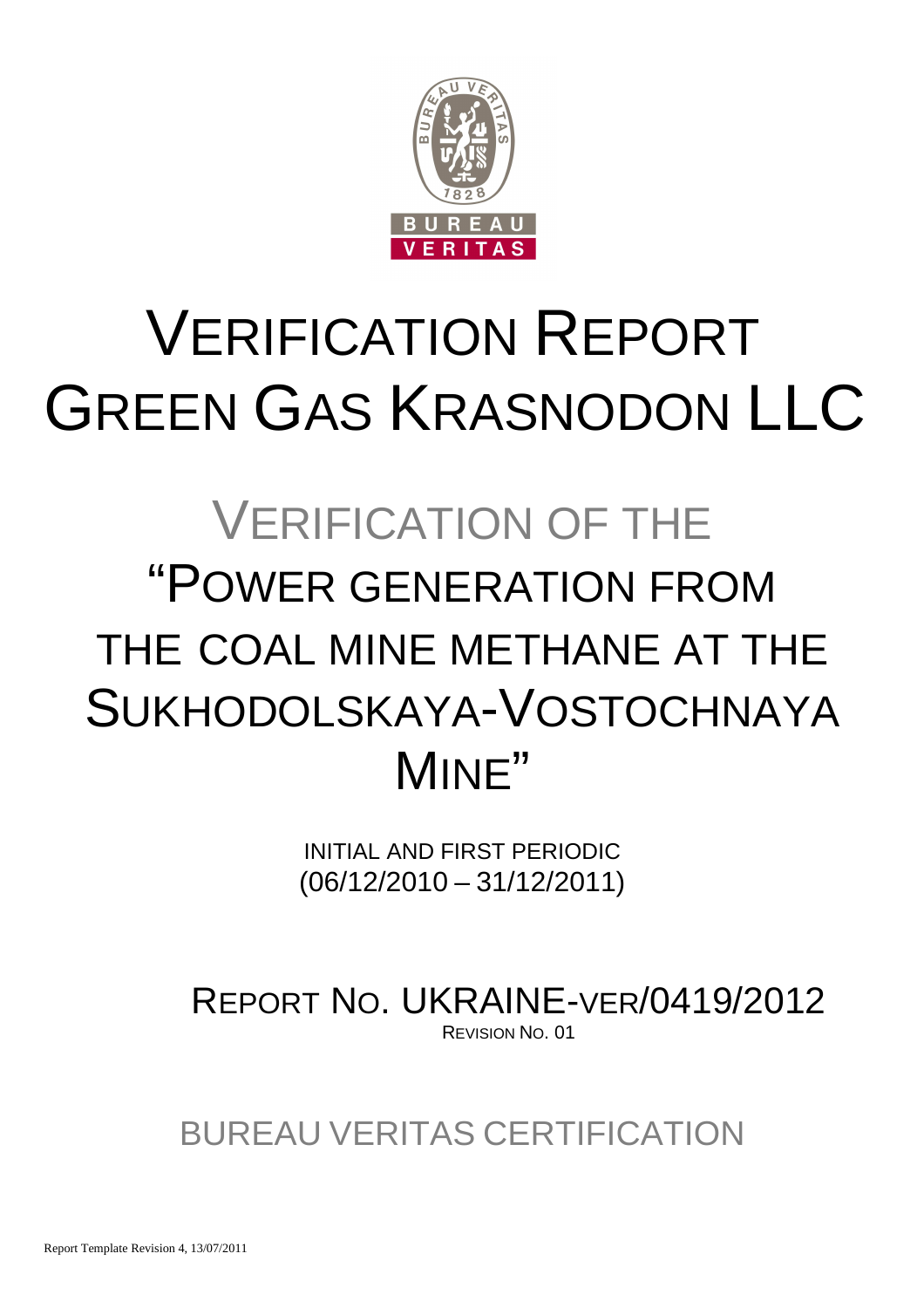<u> Maria Alemania de Arabel de la pro</u>



#### VERIFICATION REPORT

| Date of first issue:<br>25/10/2012                                                                                                                                                                                                                                                                                                                                                                                                                                                                                                                                                                                                                                                                                                                                                                             | Organizational unit:              | <b>Bureau Veritas Certification Holding SAS</b>                                                                                                                                                                             |  |
|----------------------------------------------------------------------------------------------------------------------------------------------------------------------------------------------------------------------------------------------------------------------------------------------------------------------------------------------------------------------------------------------------------------------------------------------------------------------------------------------------------------------------------------------------------------------------------------------------------------------------------------------------------------------------------------------------------------------------------------------------------------------------------------------------------------|-----------------------------------|-----------------------------------------------------------------------------------------------------------------------------------------------------------------------------------------------------------------------------|--|
| Client:<br>Green Gas Krasnodon LLC                                                                                                                                                                                                                                                                                                                                                                                                                                                                                                                                                                                                                                                                                                                                                                             | Client ref.:<br>Elena Ostrovskaya |                                                                                                                                                                                                                             |  |
| Summary:                                                                                                                                                                                                                                                                                                                                                                                                                                                                                                                                                                                                                                                                                                                                                                                                       |                                   |                                                                                                                                                                                                                             |  |
| Bureau Veritas Certification has made the initial and first periodic verification of the JI project "Power<br>generation from the coal mine methane at the Sukhodolskaya-Vostochnaya Mine", JI Registration Reference<br>Number UA1000423, project of the Green Gas Krasnodon LLC located in Luhansk region, Ukraine, and<br>applying JI specific approach with aspects of approved consolidated baseline and monitoring methodology<br>ACM0008 (version 07), on the basis of UNFCCC criteria for the JI, as well as criteria given to provide for<br>consistent project operations, monitoring and reporting. UNFCCC criteria refer to Article 6 of the Kyoto<br>Protocol, the JI rules and modalities and the subsequent decisions by the JI Supervisory Committee, as well as<br>the host country criteria. |                                   |                                                                                                                                                                                                                             |  |
| The verification scope is defined as a periodic independent review and ex post determination by the Accredited<br>consisted of the following three phases: i) desk review of the monitoring report against project design and the<br>issues and the issuance of the final verification report and opinion. The overall verification, from Contract<br>Review to Verification Report & Opinion, was conducted using Bureau Veritas Certification internal procedures.                                                                                                                                                                                                                                                                                                                                           |                                   | Independent Entity of the monitored reductions in GHG emissions during defined verification period, and<br>baseline and monitoring plan; ii) follow-up interviews with project stakeholders; iii) resolution of outstanding |  |
| The first output of the verification process is a list of Clarification, Corrective Actions Requests, Forward<br>Actions Requests (CL, CAR and FAR), presented in Appendix A.                                                                                                                                                                                                                                                                                                                                                                                                                                                                                                                                                                                                                                  |                                   |                                                                                                                                                                                                                             |  |
| In summary, Bureau Veritas Certification confirms that the project is implemented as planned and described in<br>approved project design documents. Installed equipment being essential for generating emission reduction<br>runs reliably and is calibrated appropriately. The monitoring system is in place and the project is generating<br>errors, omissions, and misstatements, and the ERUs issued totalize 135, 411 tonnes of $CO2$ equivalent for the<br>monitoring period from 06/12/2010 to 31/12/2011.                                                                                                                                                                                                                                                                                              |                                   | GHG emission reductions. The GHG emission reductions are calculated accurately and without material                                                                                                                         |  |
| Our opinion relates to the project's GHG emissions and resulting GHG emission reductions reported and<br>related to the approved project baseline and monitoring, and its associated documents.                                                                                                                                                                                                                                                                                                                                                                                                                                                                                                                                                                                                                |                                   |                                                                                                                                                                                                                             |  |
| Report No.:<br>UKRAINE-ver/0419/2012<br>JI.                                                                                                                                                                                                                                                                                                                                                                                                                                                                                                                                                                                                                                                                                                                                                                    | <b>Subject Group:</b>             |                                                                                                                                                                                                                             |  |
| Project title:<br>"Power generation from the coal mine methane at<br>the Sukhodolskaya-Vostochnaya Mine"                                                                                                                                                                                                                                                                                                                                                                                                                                                                                                                                                                                                                                                                                                       |                                   |                                                                                                                                                                                                                             |  |
| Work carried out by:                                                                                                                                                                                                                                                                                                                                                                                                                                                                                                                                                                                                                                                                                                                                                                                           |                                   |                                                                                                                                                                                                                             |  |
| Kateryna Zinevych - Lead Verifier<br>Olena Manziuk - Verifier<br>Vasiliy Kobzar - Technical Specialist                                                                                                                                                                                                                                                                                                                                                                                                                                                                                                                                                                                                                                                                                                         |                                   |                                                                                                                                                                                                                             |  |
| Work reviewed by:                                                                                                                                                                                                                                                                                                                                                                                                                                                                                                                                                                                                                                                                                                                                                                                              |                                   |                                                                                                                                                                                                                             |  |
| Ivan Sokolov - Internal Technical Reviewer<br>Vladimir Kulish -- Technical Specialist <sup>r</sup> e                                                                                                                                                                                                                                                                                                                                                                                                                                                                                                                                                                                                                                                                                                           |                                   | $\boxtimes$<br>No distribution without permission from the<br>Client or responsible organizational unit                                                                                                                     |  |
| Work approved by:<br>Ivan Sokolov - Operational Manager                                                                                                                                                                                                                                                                                                                                                                                                                                                                                                                                                                                                                                                                                                                                                        |                                   | Limited distribution<br>rtification                                                                                                                                                                                         |  |
| Date of this revision:<br>Rev. No.:<br>25/10/2012<br>01                                                                                                                                                                                                                                                                                                                                                                                                                                                                                                                                                                                                                                                                                                                                                        | Number of pages:<br>33            | Unrestricted distribution                                                                                                                                                                                                   |  |

1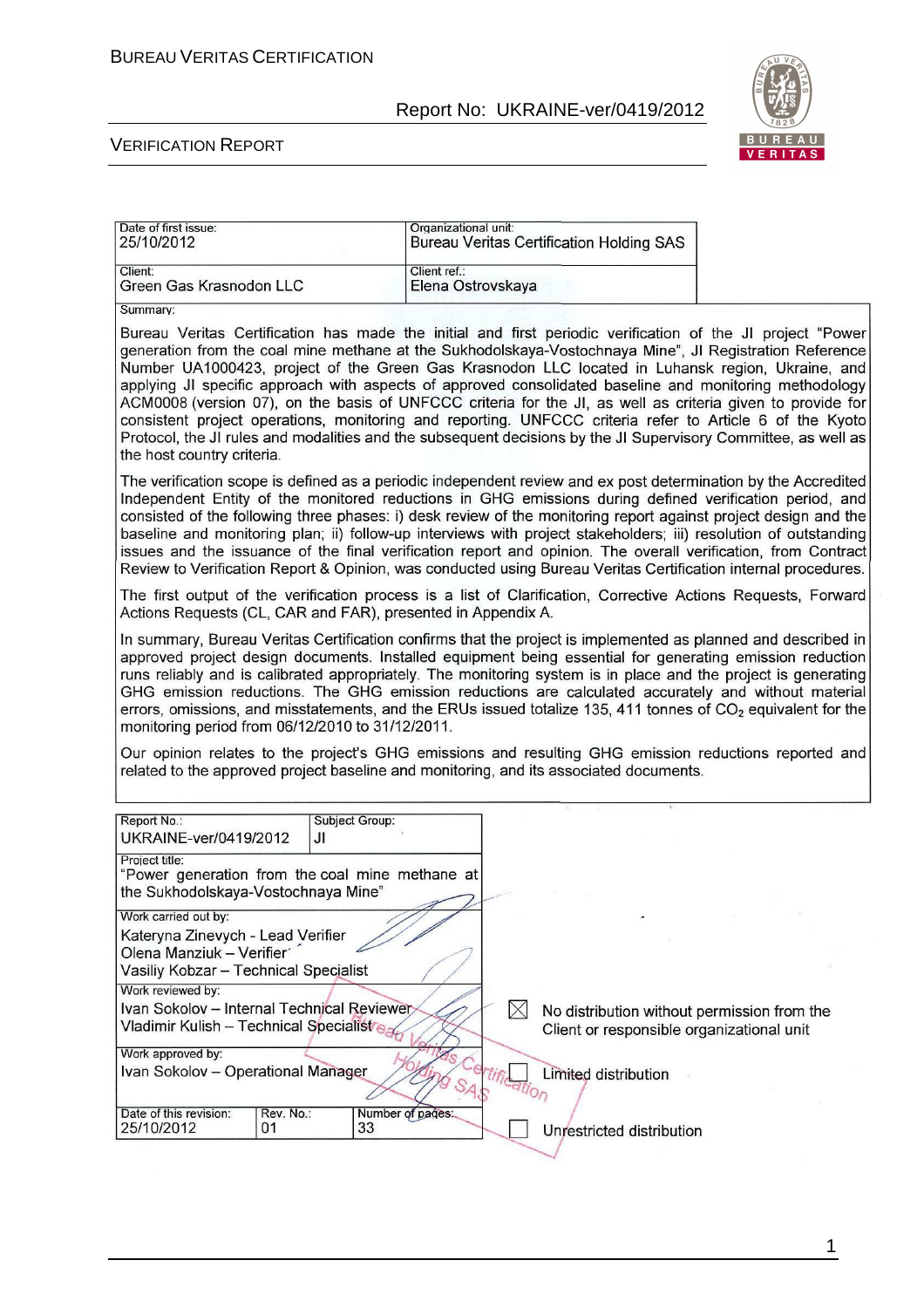

| 1              |                                                                                | 3               |
|----------------|--------------------------------------------------------------------------------|-----------------|
| 1.1            | Objective                                                                      | 3               |
| 1.2            | Scope                                                                          | 3               |
| 1.3            | <b>Verification Team</b>                                                       | 3               |
| $\overline{2}$ |                                                                                | $\overline{.4}$ |
| 2.1            | <b>Review of Documents</b>                                                     | 4               |
| 2.2            | Follow-up Interviews                                                           | $\overline{4}$  |
| 2.3            | Resolution of Clarification, Corrective and Forward Action Requests            | 5               |
| 3              |                                                                                | .6              |
| 3.1            | Remaining issues and FARs from previous verifications                          | 6               |
| 3.2            | Project approval by Parties involved (90-91)                                   | 6               |
| 3.3            | Project implementation (92-93)                                                 | $\overline{7}$  |
| 3.4            | Compliance of the monitoring plan with the monitoring methodology<br>$(94-98)$ | 8               |
| 3.5            | Revision of monitoring plan (99-100)                                           | 9               |
| 3.6            | Data management (101)                                                          | 9               |
| 3.7            | Verification regarding programmes of activities (102-110)                      | 10              |
| 4              |                                                                                |                 |
| 5              |                                                                                |                 |
|                |                                                                                |                 |

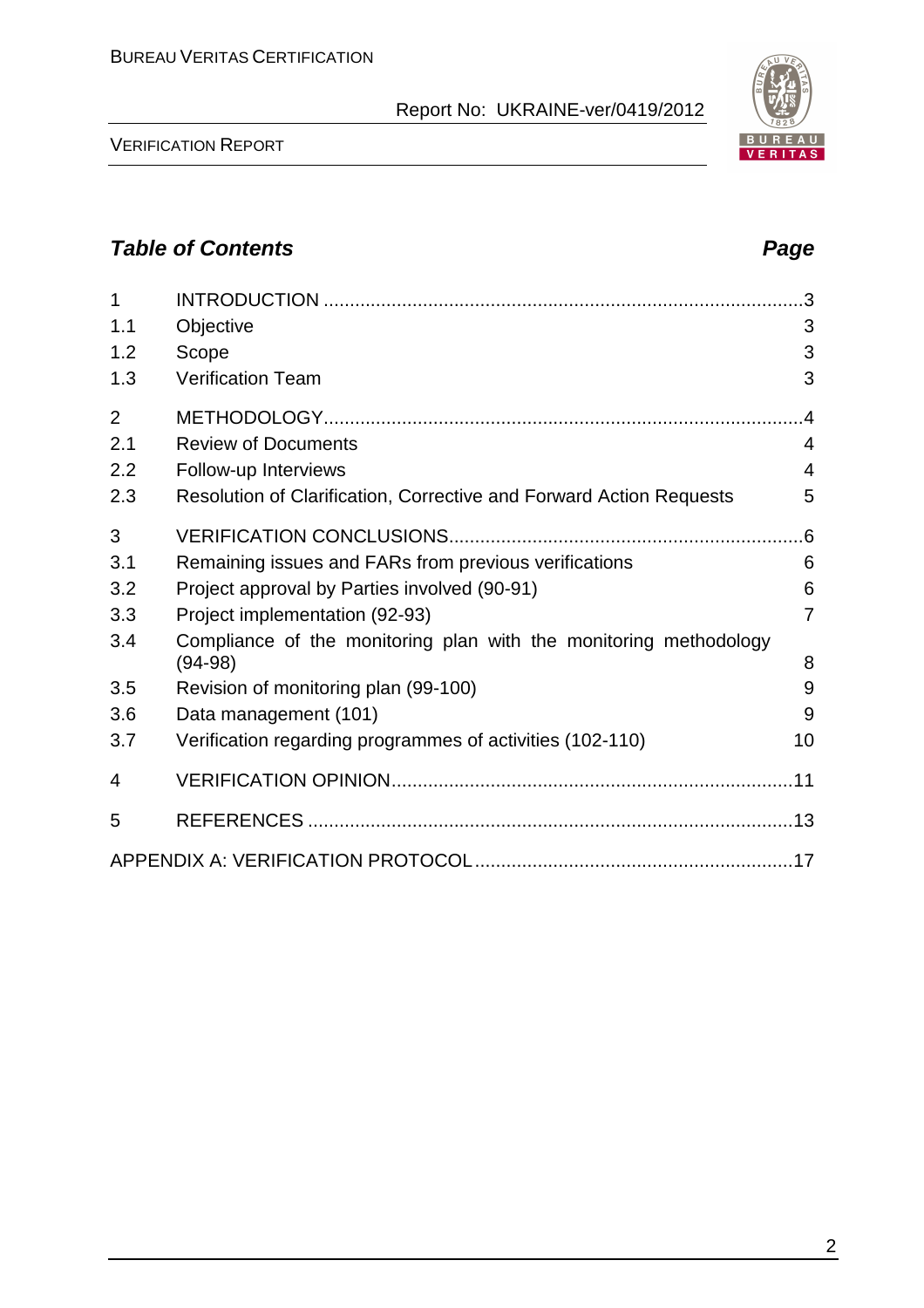

VERIFICATION REPORT

#### **1 INTRODUCTION**

Green Gas Krasnodon LLC has commissioned Bureau Veritas Certification to verify the emissions reductions of its JI project "Power generation from the coal mine methane at the Sukhodolskaya-Vostochnaya Mine" (hereafter called "the project") at Luhansk region, Ukraine.

This report summarizes the findings of the verification of the project, performed on the basis of UNFCCC criteria, as well as criteria given to provide for consistent project operations, monitoring and reporting.

#### **1.1 Objective**

Verification is the periodic independent review and ex post determination by the Accredited Independent Entity of the monitored reductions in GHG emissions during defined verification period.

The objective of verification can be divided in Initial Verification and Periodic Verification.

UNFCCC criteria refer to Article 6 of the Kyoto Protocol, the JI rules and modalities and the subsequent decisions by the JI Supervisory Committee, as well as the host country criteria.

#### **1.2 Scope**

The verification scope is defined as an independent and objective review of submitted monitoring report and the determined project design document including the project's baseline study and monitoring plan and other relevant documents. The information in these documents is reviewed against Kyoto Protocol requirements, UNFCCC rules and associated interpretations.

The verification is not meant to provide any consulting towards the Client. However, stated requests for clarifications, corrective and/or forward actions may provide input for improvement of the project monitoring towards reductions in the GHG emissions.

#### **1.3 Verification Team**

The verification team consists of the following personnel:

Kateryna Zinevych

Team Leader, Bureau Veritas Certification Climate Change Lead Verifier

Olena Manziuk Team member, Bureau Veritas Certification Climate Change Verifier

Vasiliy Kobzar Team member, Bureau Veritas Certification Technical specialist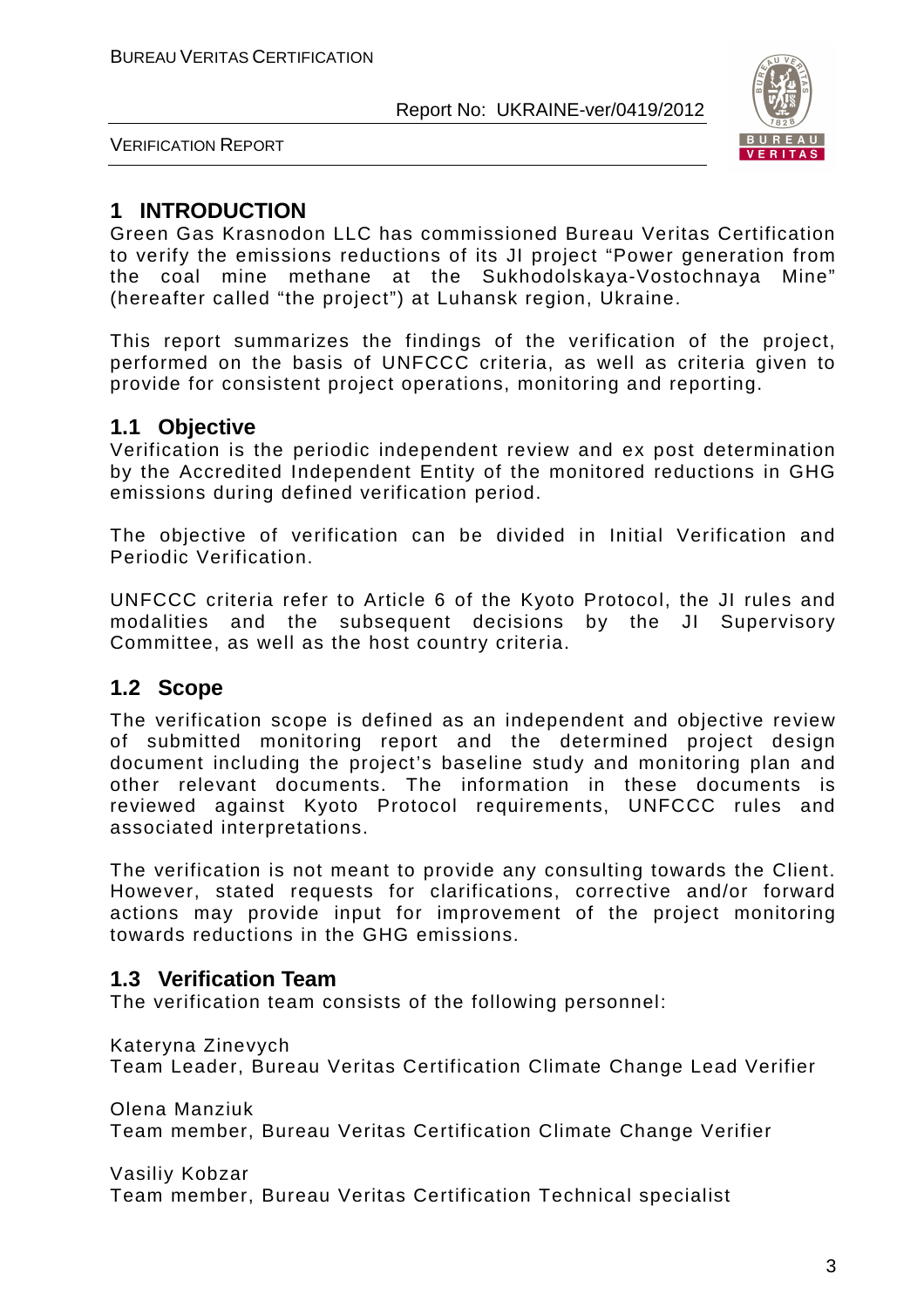

VERIFICATION REPORT

This verification report was reviewed by:

Ivan Sokolov Bureau Veritas Certification Internal Technical Reviewer

Vladimir Kulish

Bureau Veritas Certification Technical Specialist

#### **2 METHODOLOGY**

The overall verification, from Contract Review to Verification Report & Opinion, was conducted using Bureau Veritas Certification internal procedures.

In order to ensure transparency, a verification protocol was customized for the project, according to the version 01 of the Joint Implementation Determination and Verification Manual, issued by the Joint Implementation Supervisory Committee at its 19 meeting on 04/12/2009. The protocol shows, in a transparent manner, criteria (requirements), means of verification and the results from verifying the identified criteria. The verification protocol serves the following purposes:

- It organizes, details and clarifies the requirements a JI project is expected to meet;
- It ensures a transparent verification process where the verifier will document how a particular requirement has been verified and the result of the verification.

The completed verification protocol is enclosed in Appendix A to this report.

#### **2.1 Review of Documents**

The monitoring report (MR) submitted by Green Gas Krasnodon LLC and additional background documents related to the project design and baseline, i.e. country Law, Project Design Document (PDD), approved CDM methodology ACM0008 (version 07) and Guidance on criteria for baseline setting and monitoring, Host party criteria, Kyoto Protocol, Clarifications on Verification Requirements to be Checked by an Accredited Independent Entity were reviewed.

The verification findings presented in this report relate to the Monitoring Report version 01 dated 21/03/2012, the Monitoring Report version 02 dated 15/05/2012, and project as described in the determined PDD.

#### **2.2 Follow-up Interviews**

On 04/04/2012 Bureau Veritas Certification during site visit performed interviews with project stakeholders to confirm selected information and to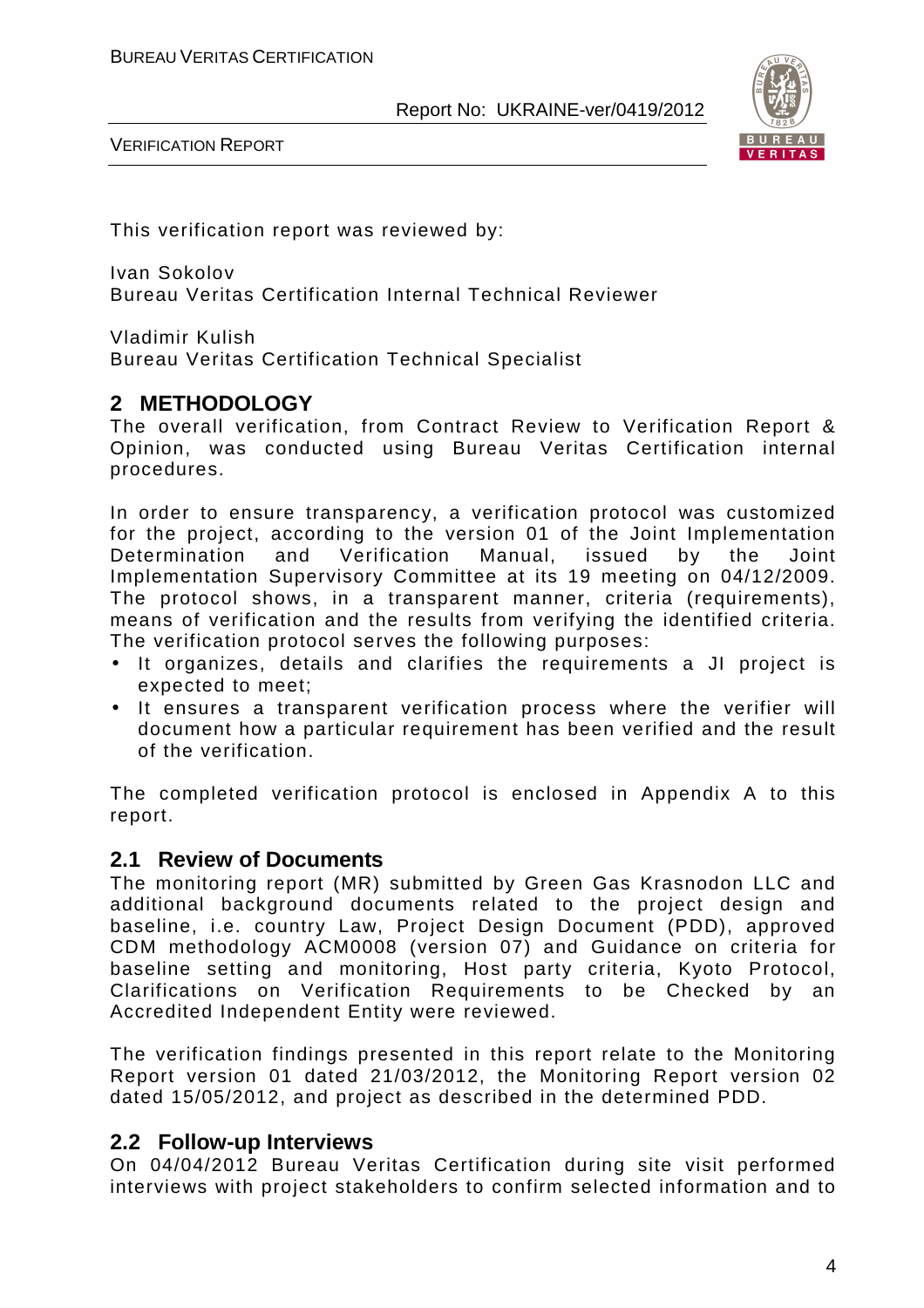

VERIFICATION REPORT

resolve issues identified in the document review. Representatives of Green Gas Krasnodon LLC, Green Gas Germany GmbH, and Sukhodolskaya-Vostochnaya Mine were interviewed (see References). The main topics of the interviews are summarized in Table 1.

**Table 1 Interview topics** 

| Interviewed<br>organization                               | <b>Interview topics</b>                                                                                                                                                                                                                                                     |
|-----------------------------------------------------------|-----------------------------------------------------------------------------------------------------------------------------------------------------------------------------------------------------------------------------------------------------------------------------|
| Sukhodolskaya-<br>Vostochnaya<br>Mine                     | $\triangleright$ Organizational structure<br>Responsibilities and authorities<br>Training of personnel<br>Quality management procedures and technology<br>Implementation of equipment (records)<br>Metering equipment control<br>> Metering record keeping system, database |
| <b>Green Gas</b>                                          | Monitoring procedure<br>➤                                                                                                                                                                                                                                                   |
| Krasnodon LLC,<br><b>Green Gas</b><br><b>Germany GmbH</b> | Baseline methodology<br>➤<br>$\triangleright$ Monitoring plan<br>Monitoring report<br>⋗<br>Deviations from PDD<br>⋗<br>Emission reduction calculation                                                                                                                       |

#### **2.3 Resolution of Clarification, Corrective and Forward Action Requests**

The objective of this phase of the verification is to raise the requests for corrective actions and clarification and any other outstanding issues that needed to be clarified for Bureau Veritas Certification positive conclusion on the GHG emission reduction calculation.

If the Verification Team, in assessing the monitoring report and supporting documents, identifies issues that need to be corrected, clarified or improved with regard to the monitoring requirements, it should raise these issues and inform the project participants of these issues in the form of:

(a) Corrective action request (CAR), requesting the project participants to correct a mistake that is not in accordance with the monitoring plan;

(b) Clarification request (CL), requesting the project participants to provide additional information for the Verification Team to assess compliance with the monitoring plan;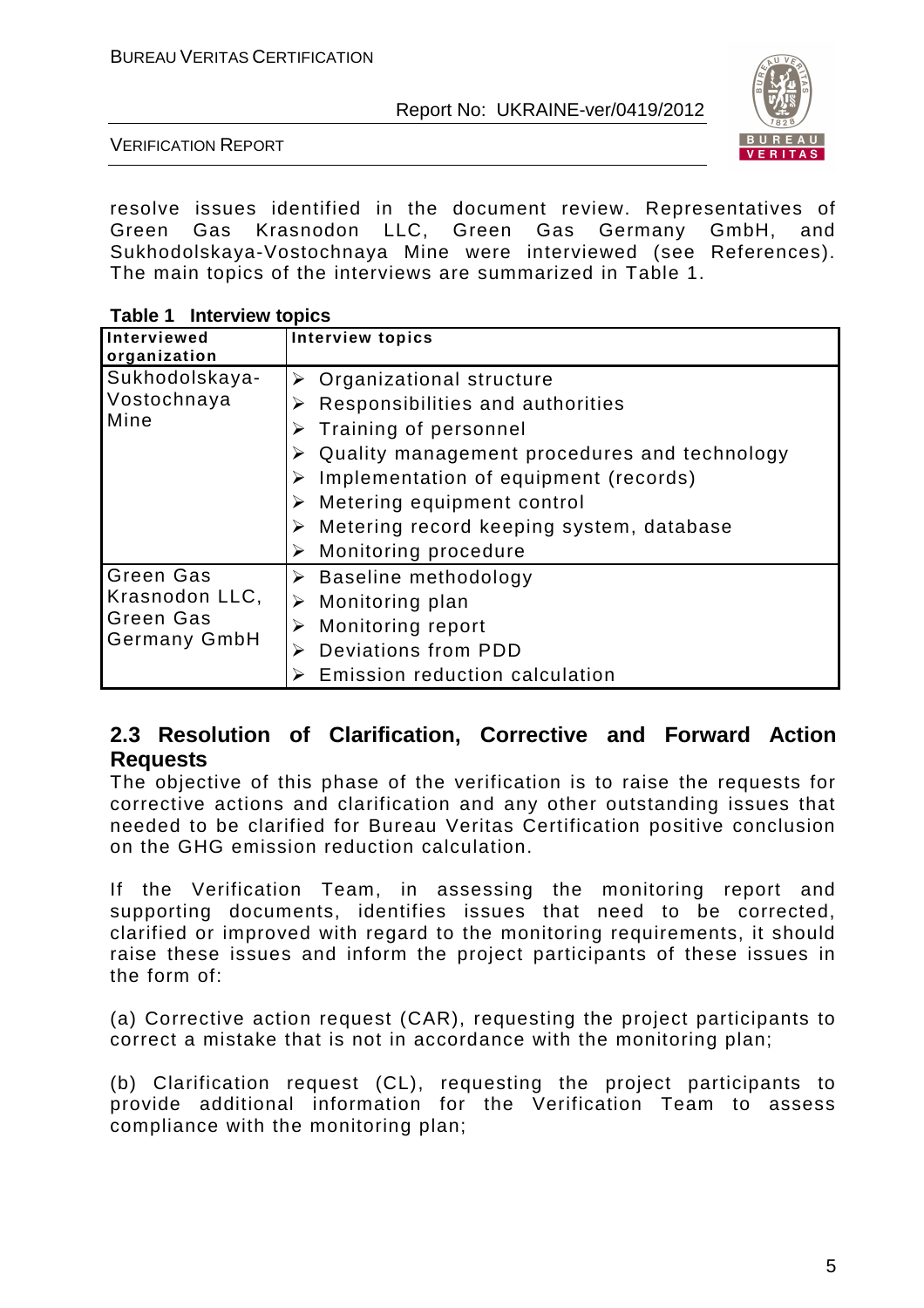

VERIFICATION REPORT

(c) Forward action request (FAR), informing the project participants of an issue, relating to the monitoring that needs to be reviewed during the next verification period.

The Verification Team will make an objective assessment as to whether the actions taken by the project participants, if any, satisfactorily resolve the issues raised, if any, and should conclude its findings of the verification.

To guarantee the transparency of the verification process, the concerns raised are documented in more detail in the verification protocol in Appendix A.

#### **3 VERIFICATION CONCLUSIONS**

In the following sections, the conclusions of the verification are stated.

The findings from the desk review of the original monitoring documents and the findings from interviews during the follow up visit are described in the Verification Protocol in Appendix A.

The Corrective Action Requests and Clarification Requests are stated, where applicable, in the following sections and are further documented in the Verification Protocol in Appendix A. The verification of the Project resulted in eleven Corrective Action Requests and one Clarification Requests.

The number between brackets at the end of each section corresponds to the DVM paragraph.

#### **3.1 Remaining issues and FARs from previous verifications**

No FARs and remaining issues from determination were raised by verification team. Thus, the following section is not applicable.

#### **3.2 Project approval by Parties involved (90-91)**

Written project approval (LoA # 3534/23/7 dated 30/11/2011) by the host Party (Ukraine) has been issued by the State Environmental Investment Agency of Ukraine.

Also, the Ministry of Economic Affairs, Agriculture and Innovation (the Netherlands) has issued the Letter of Approval # 2010JI33 dated 29/11/2010 for this project acting as the Designated National Authority of that Party (refer to the section 5 References of this report).

The abovementioned written approval is unconditional.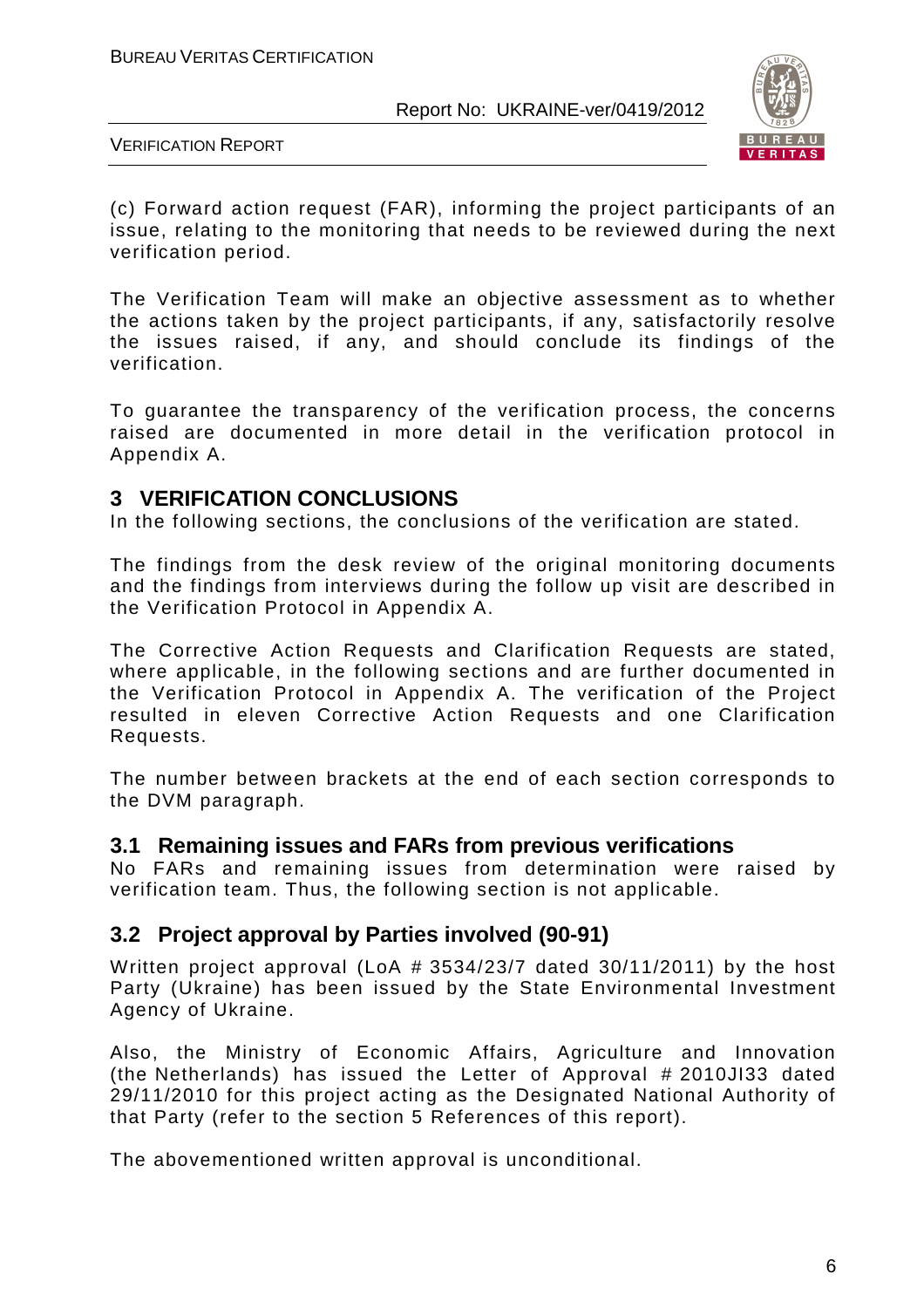

VERIFICATION REPORT

The identified areas of concern as to project approval by Parties involved, project participants response and BV Certification's conclusion are described in Appendix A (refer to CAR01, CAR02, and CAR03).

#### **3.3 Project implementation (92-93)**

JI project "Power generation from the coal mine methane at the Sukhodolskaya-Vostochnaya Mine" main goal is to efficiently capture the coal mine gas (CMG) emitted on the Sukhodolskaya-Vostochnaya coal mine (Ukraine) and to destroy methane gas.

In most of the active mines in the Ukraine, CMM is partially or in total released to the atmosphere, despite the fact that it is well-known as harmful greenhouse gas with a global warming potential (GWP) of 21 t  $CO_2$ eq / t  $CH_4$ .

According to the PDD, the JI project activity is divided into two phases. The first phase of the project is the installation of flaring facility to begin reducing emission as quickly as possible. The second phase is the installation of methane-fuelled power generators to satisfy the mine's electrical base load consumption.

As a result of the JI project activity implementation for the monitoring period  $06/12/2010 - 31/12/2011$ , the first phase has been fully implemented. A high temperature flare facility has been installed as a methane destruction scheme for surplus Coal Mine Methane (CMM) due to inherent fluctuations in CMM production. Commissioning of the flare facility took place in December 2010. Installation of the second phase is delayed because of the lack of finance as the drainage system of the Mine does not allow continuous gas supply which meets the quality required for CMM-fired gensets. An additional investment in new drainage system will be required to ensure continuous electricity production by both CMM-fired gensets through a stable gas supply by the Mine. As per the second phase, methane-fuelled power generators will be installed to satisfy the electrical consumption of the Mine, which will reduce electricity off take from the national grid.

Thus, during reported monitoring period 06/12/2010 – 31/12/2011 the JI project reduces methane emissions by utilizing the CMM which would have been otherwise vented into the atmosphere in the absence of this project.

The identified areas of concern as to project implementation, project participants response and BV Certification's conclusion are described in Appendix A (refer to CAR04 and CL01).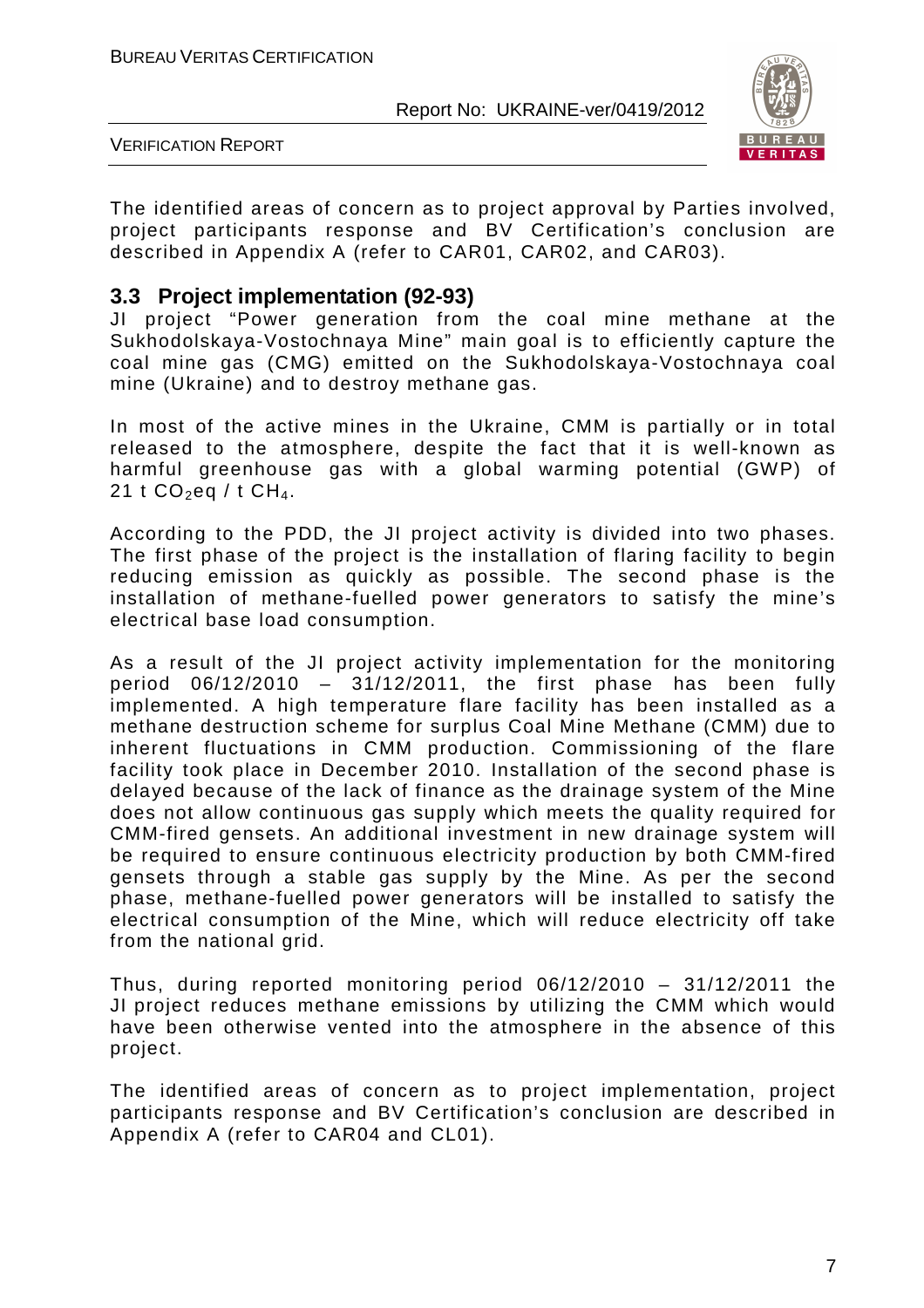

VERIFICATION REPORT

#### **3.4 Compliance of the monitoring plan with the monitoring methodology (94-98)**

The monitoring occurred in accordance with the monitoring plan included in the PDD regarding which the determination has been deemed final. According to the PDD, selection of monitoring approach was made on the basis of approved consolidated baseline and monitoring methodology ACM0008 (version 07) and in compliance with "Guidance on criteria for baseline setting and monitoring". The project developer used JI specific approach with aspects of approved monitoring methodology ACM0008 for establishing the monitoring. Collection of all key parameters required to calculate greenhouse gas emissions is undertaken according to Operational and technical maintenance manual that provides a procedure of quality management for plant operational and technical maintenance.

For calculating the emission reductions key factors, such as amount of additional electricity consumption for capture and use or destruction of methane and further electricity consumption within project activity, amount of methane sent to flare, quality parameters of methane, concentration of methane in the exhaust gas of the flare in dry basis at normal conditions in the hour, temperature in the exhaust gas of the flare as well as risks associated with the JI project were taken into account, as appropriate.

Data sources used for calculating emission reductions, such as calibrated measurement equipment, the orders that establishes standardized emission factors for the Ukrainian electricity grid, IPCC, etc. are clearly identified, reliable and transparent. Automatic system registers the data related to methane. Recorded data are stored in the electronic database. In detail, registration of monitoring parameters at the plant is conducted in accordance with identified procedure of data collection. Plant management is performed by plant operators and engineers of Green Gas Krasnodon LLC; it includes operation and maintenance of project equipment, data monitoring, and gas management. JI project management is realized by consultants of Green Gas Germany GmbH. Consultants carry out internal training for plant managers and engineers, internal audits, troubleshooting measures if any is needed, and prepare reported documentation. Finally, plant operators and JI project consultants report to project participants such as PJSC Krasnodonvuhillya and Green Gas Ukraine Holdings B.V. In general, all roles and responsibilities connected with JI project at Green Gas Krasnodon LLC are established in accordance with procedure described in section D "Monitoring plan" of the registered PDD version 06 dated 25/04/2011.

Emission factors are selected by carefully balancing accuracy and reasonableness, and appropriately justified of the choice. According to the JI project documents, several emission factors are used for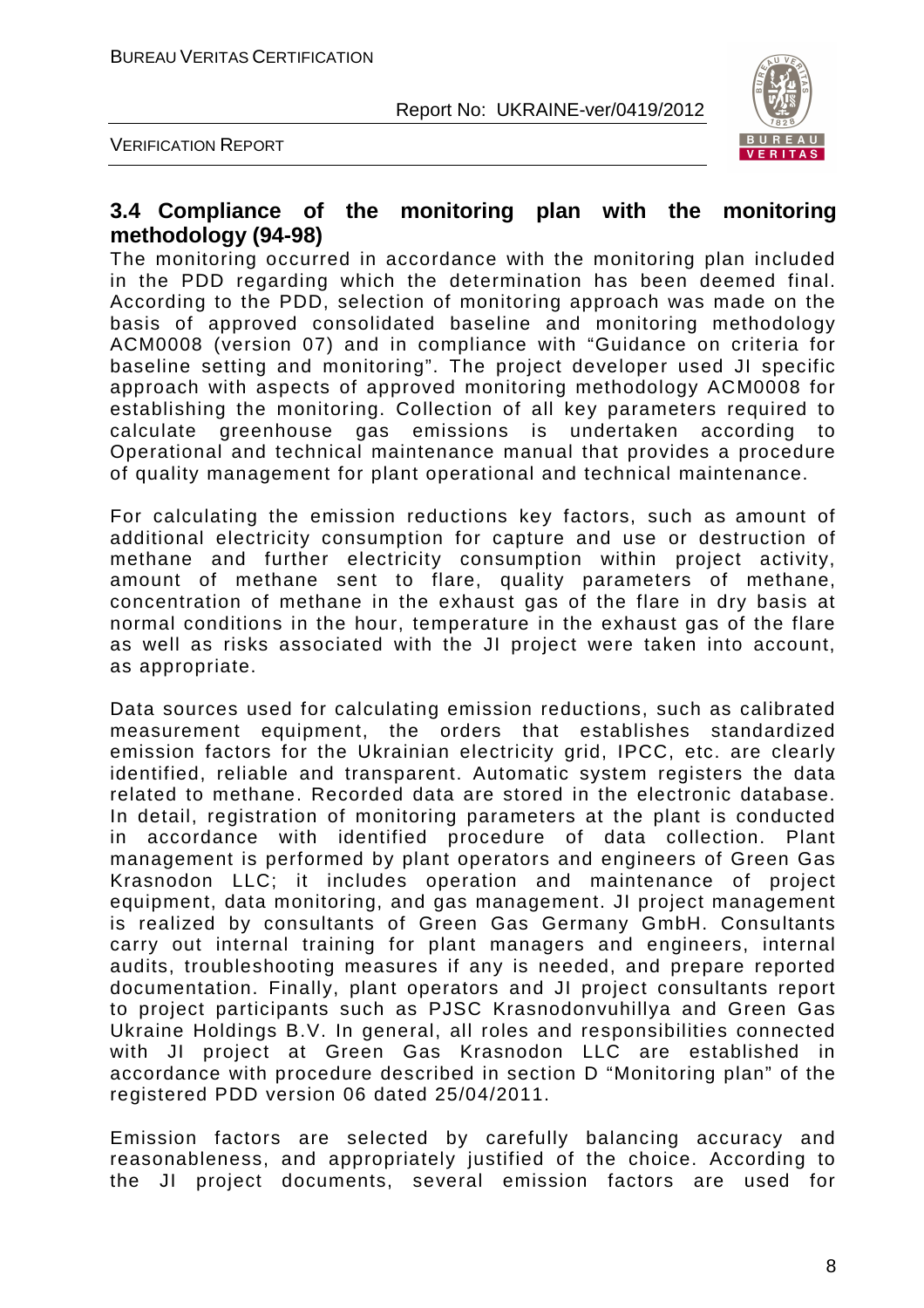

VERIFICATION REPORT

calculation of emission reductions, such as carbon emission factor for combusted methane, carbon emission factor for combusted non methane hydrocarbons, carbon emission factor of electricity replaced by the project, and CO<sub>2</sub> emission factor of electricity used from the national grid.

The calculation of emission reductions is based on conservative assumptions and the most plausible scenarios in a transparent manner.

The identified areas of concern as to compliance of the monitoring plan with the monitoring methodology, project participants response and BV Certification's conclusion are described in Appendix A (refer to CAR05, CAR06, CAR07, CAR08).

#### **3.5 Revision of monitoring plan (99-100)**

Monitoring plan of JI project "Power generation from the coal mine methane at the Sukhodolskaya-Vostochnaya Mine" was not revised during reported monitoring period 06/12/2010 – 31/12/2011. Thus, that section is not applicable.

#### **3.6 Data management (101)**

As a result of site visit, documents revision, and verification process at all verification team can conclude that the data and their sources, provided in monitoring report for the period 06/12/2010 – 31/12/2011, are clearly identified, reliable and transparent.

The implementation of data collection procedures is in accordance with the monitoring plan, including the quality control and quality assurance procedures. For instance, internal audits and control measures are conducted by JI project consultants from Green Gas Germany GmbH. These procedures are described in detailed in the registered project design document.

According to the documents on measurement equipments and its calibration certificates, the function of the monitoring equipment, including its calibration status, is in order.

During site visit initial monitoring documents were revised, and electronic database was checked and discovered as reliable and functional. Thus, the evidence and records used for the monitoring are maintained in a traceable manner.

The data collection and management system for the JI project "Power generation from the coal mine methane at the Sukhodolskaya-Vostochnaya Mine" is in accordance with the monitoring plan registered in the PDD.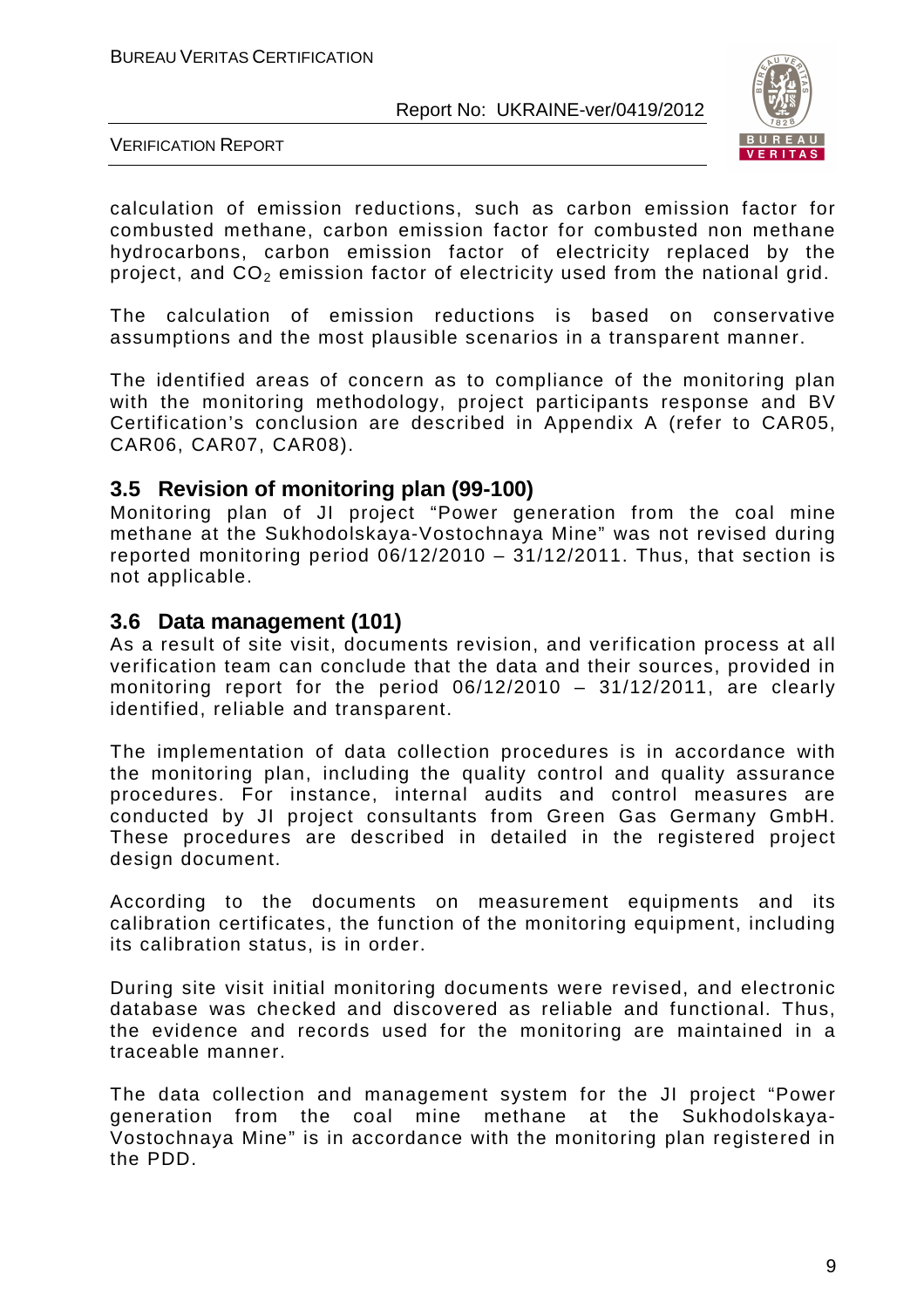

VERIFICATION REPORT

The identified areas of concern as to data management, project participants response and BV Certification's conclusion are described in Appendix A (refer to CAR09, CAR10, and CAR11).

**3.7 Verification regarding programmes of activities (102-110)**  Not applicable.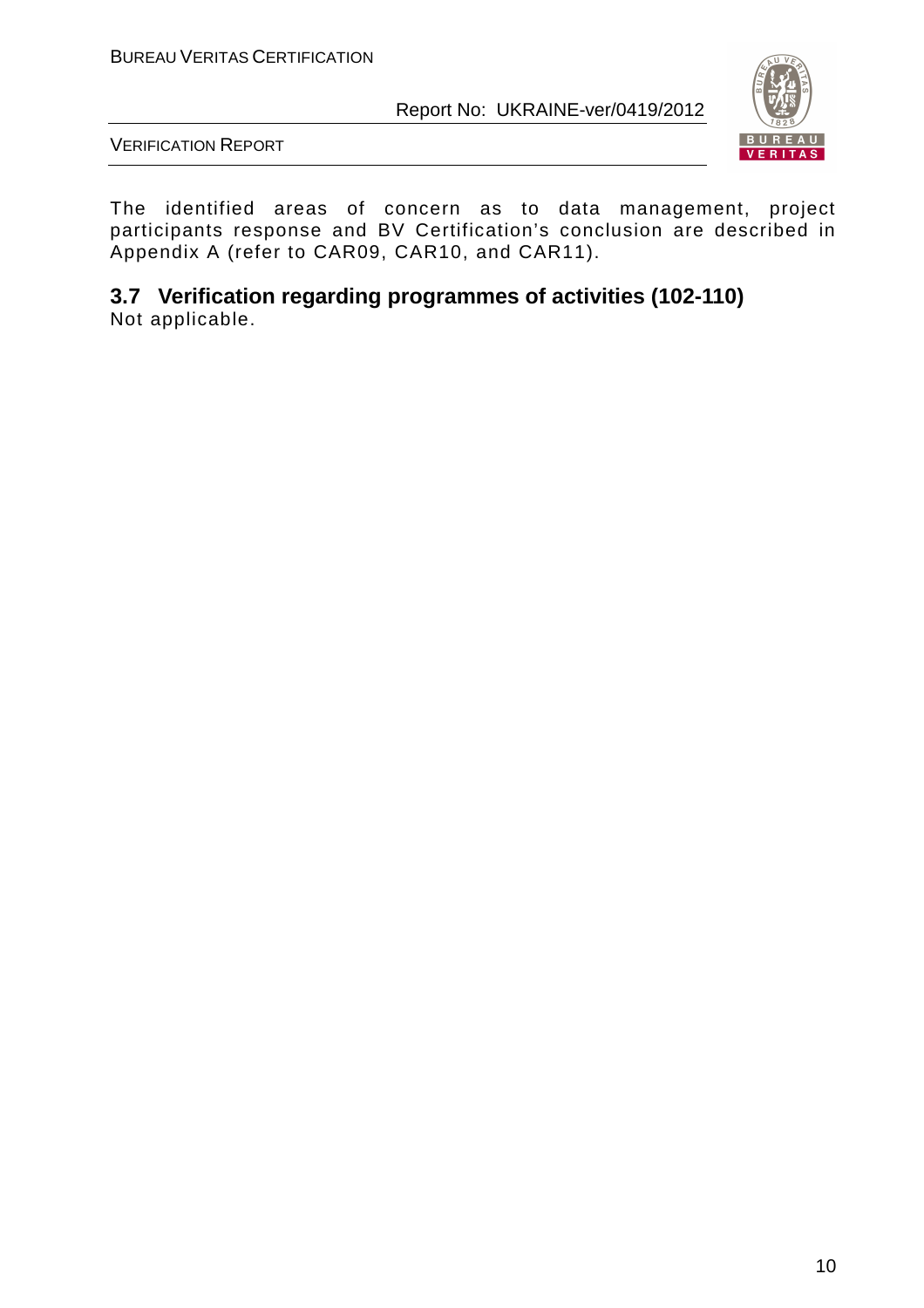

VERIFICATION REPORT

#### **4 VERIFICATION OPINION**

Bureau Veritas Certification has performed the initial and first periodic verification of the JI project "Power generation from the coal mine methane at the Sukhodolskaya-Vostochnaya Mine" in Ukraine, which applies JI specific approach on the basis of approved consolidated baseline and monitoring methodology ACM0008 (version 07). The verification was performed in compliance with UNFCCC criteria and host country criteria and also on the criteria given to provide for consistent project operations, monitoring and reporting.

The verification consisted of the following three phases: i) desk review of the monitoring report against the project design and the baseline and monitoring plan; ii) follow-up interviews with project stakeholders; iii) resolution of outstanding issues and the issuance of the final verification report and opinion.

The management of Green Gas Krasnodon LLC is responsible for the preparation of the GHG emissions data and the reported GHG emissions reductions of the project on the basis set out within the project Monitoring Plan that is indicated in the final PDD version 06 dated 25/04/2011. The development and maintenance of records and reporting procedures in accordance with that plan, including the calculation and determination of GHG emission reductions from the project, is the responsibility of the management of the project.

Bureau Veritas Certification verified the project monitoring report version 02 for the reporting period as indicated below. Bureau Veritas Certification confirms that the project is implemented as planned and described in approved project design documents. Installed equipment being essential for generating emission reduction runs reliably and is calibrated appropriately. The monitoring system is in place and the project is generating GHG emission reductions.

Bureau Veritas Certification can confirm that the GHG emission reduction is accurately calculated and is free of material errors, omissions, and misstatements. Our opinion relates to the project's GHG emissions and resulting GHG emissions reductions reported and related to the approved project baseline and monitoring, and its associated documents. Based on the information we have seen and evaluated, we confirm, with a reasonable level of assurance, the following statement:

Reporting period: From 06/12/2010 to 31/12/2011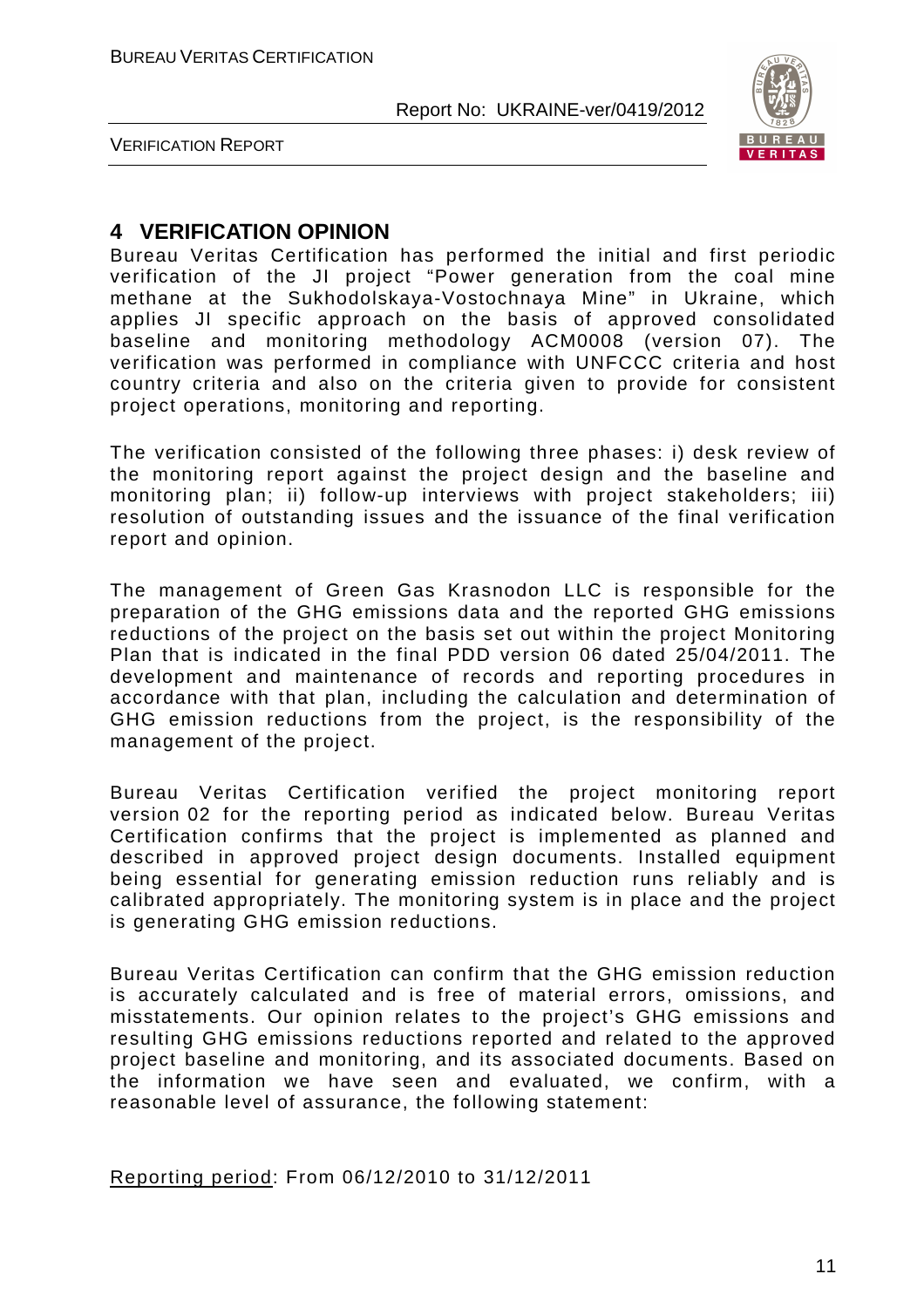

VERIFICATION REPORT

Emission Reductions

Baseline emissions : 155, 849 tonnes of CO<sub>2</sub> equivalent Project emissions : 20, 437 tonnes of CO<sub>2</sub> equivalent (Dec. 2010 – Dec. 2011) : 135, 411 tonnes of  $CO<sub>2</sub>$  equivalent

Emission reductions, project emissions and baseline emissions which are stated above are rounded by developers of the monitoring report to the whole figure (i.e., 1t) and are based on detailed calculations which are demonstrated in excel spreadsheet attached to the monitoring report.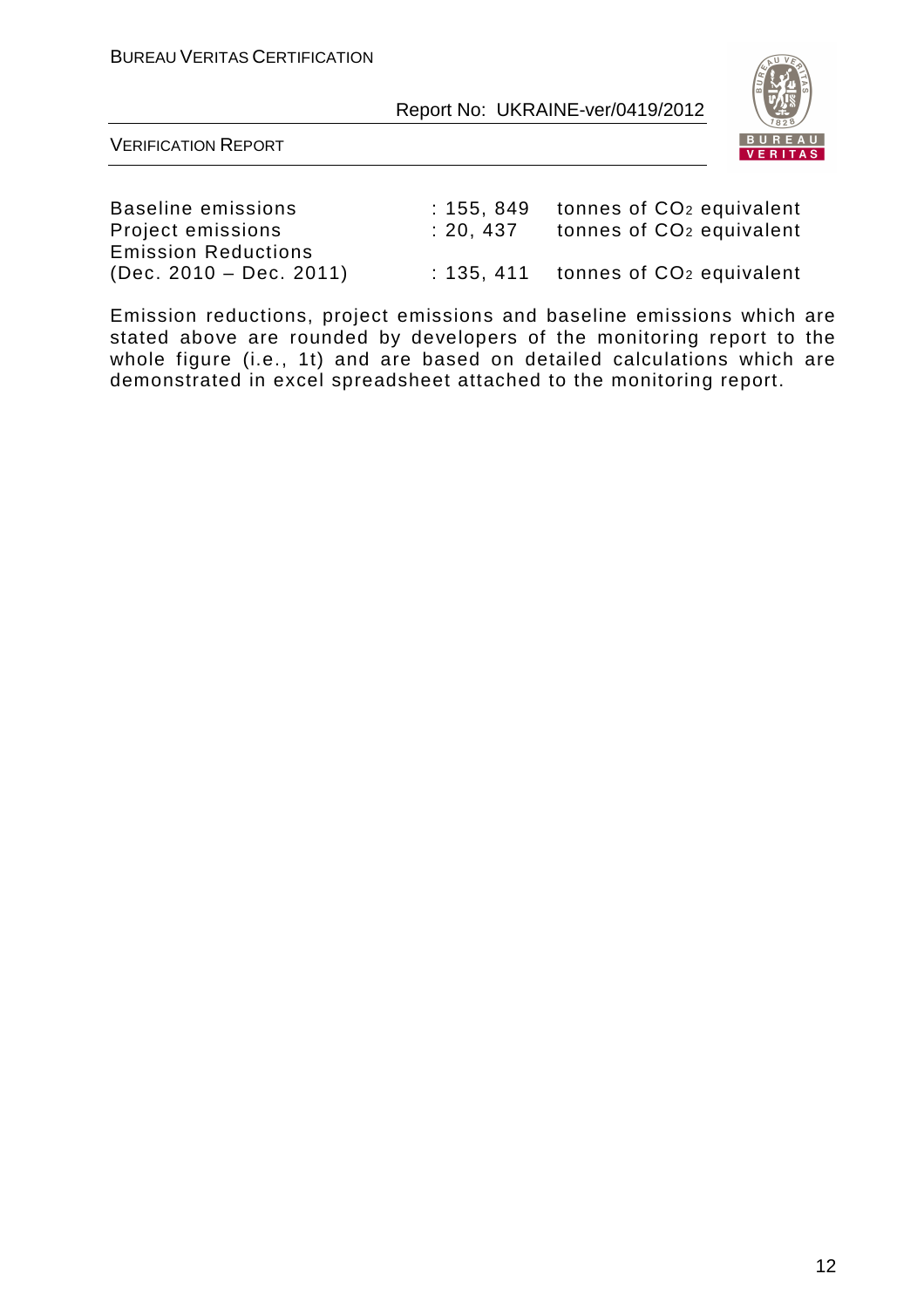

VERIFICATION REPORT

#### **5 REFERENCES**

#### **Category 1 Documents:**

Documents provided by Green Gas Krasnodon LLC that relate directly to the GHG components of the project.

- /1/ Monitoring report of JI project "Power generation from the coal mine methane at the Sukhodolskaya-Vostochnaya Mine" for the reported period 06/12/2010 to 31/12/2011, version 01 dated 21/03/2012;
- /2/ Monitoring report of JI project "Power generation from the coal mine methane at the Sukhodolskaya-Vostochnaya Mine" for the reported period 06/12/2010 to 31/12/2011, version 02 dated 15/05/2012;
- /3/ PDD of JI project "Power generation from the coal mine methane at the Sukhodolskaya-Vostochnaya Mine" version 06 dated 25/04/2011;
- /4/ Letter of Approval # 2010JI33 dated 29/11/2010 of the JI project "Power generation from the coal mine methane at the Sukhodolskaya-Vostochnaya Mine" issued by the state of the Netherlands acting through the Ministry of Economic Affairs, Agriculture and Innovation;
- $/5/$  Letter of Approval # 3534/23/7 dated 30/11/2011 of the JI project "Power generation from the coal mine methane at the Sukhodolskaya-Vostochnaya Mine" issue by the State Environmental Investment Agency of Ukraine;
- /6/ Determination report # UKRAINE-det/0139/2010 of the JI project "Power generation from the coal mine methane at the Sukhodolskaya-Vostochnaya Mine" issued by BVC and dated 26/04/2011.

#### **Category 2 Documents:**

Background documents related to the design and/or methodologies employed in the design or other reference documents.

- /1/ Commissioning Report of the flare facility type HOFGAS CFM4c 25000 at the Sukhodolskaya-Vostochnaya Mine (Ukraine) dated 06/12/2010
- /2/ Gas samples percentage composition, sampled 28/10/2011 at PJSC "Krasnodon Coal Company" Sukhodolskaya-Vostochnaya Mine dated 02/11/2011
- /3/ Certificate on attestation of knowledge on conformity to the position of subforeman of gas objects equipment operation issued to Viacheslav Sopov dated 17/09/2011
- /4/ Certificate on training course on the Inspection, maintenance and calibration of the HOFGAS – CFM4c 25000 flare at the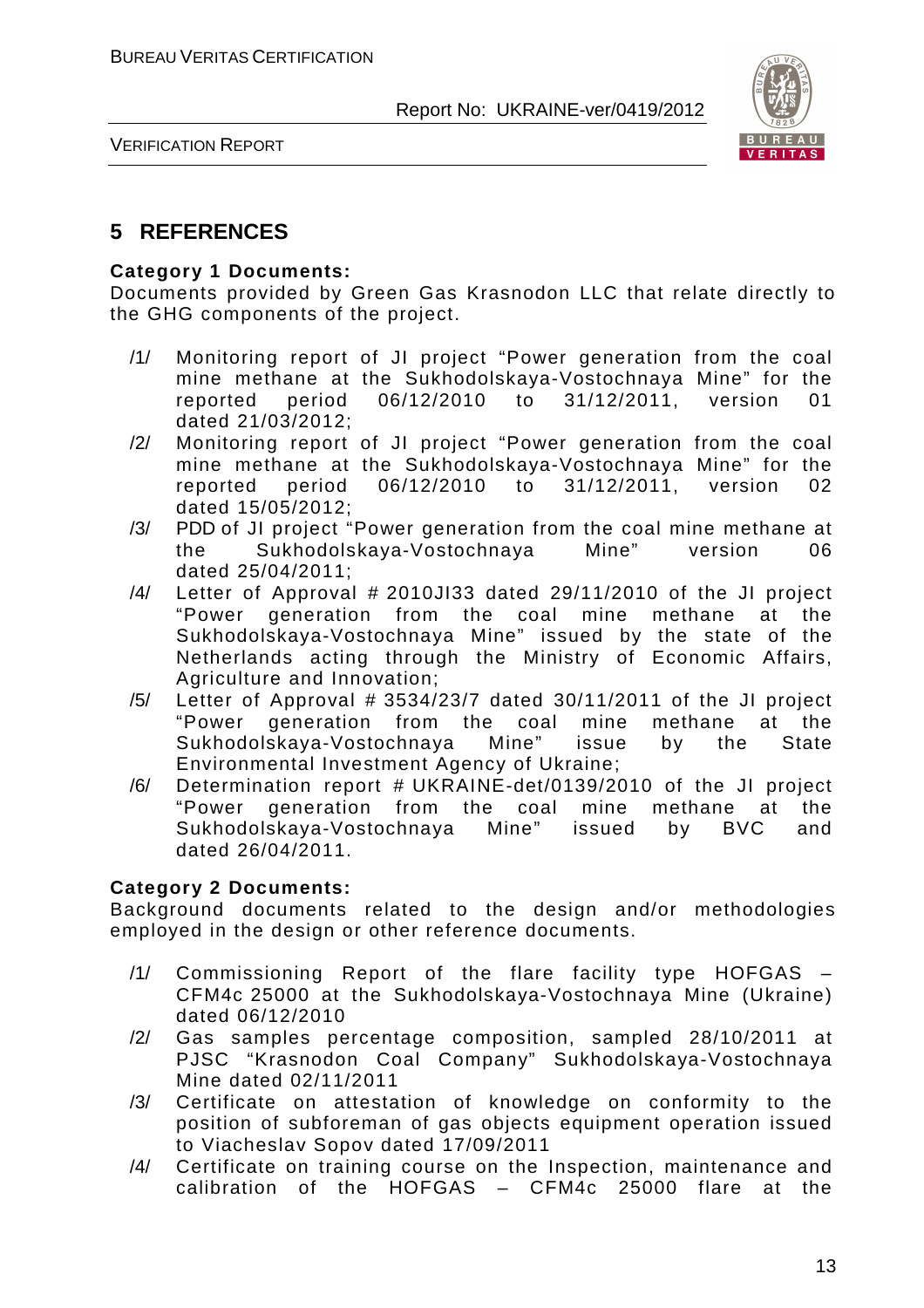

VERIFICATION REPORT

Sukhodolskaya-Vostochnaya Mine issued to Yaroslav Okhremenko dated 16/12/2010

- /5/ Order # 0021 (54) dated 24/01/2011 on joint execution of services on flare unit pre-commissioning
- /6/ Order # 626 dated 29/11/2011 on responsibility concerning works safe execution
- /7/ Letter from company "Fotonica" to Stefan Decker from Green Gas Krasnodon about the procedure of equipment calibration dated 03/11/2010
- /8/ Agreement # 1931110411/608-У/09-11/40 dated 20/09/2011 on degassing pipeline gas analysis of PJSC "Krasnodon Coal Company" mines
- /9/ Statement dated 10/04/2011 on commissioning of object "Implementation of a high temperature flare facility (HT-flare facility) at the main site of Sukhodolskaya-Vostochnaya Mine"
- /10/ Calibration report of residual gas analyzer dated 21/12/2011 (bottle no. 1947)
- /11/ Calibration report of exhaust gas analyzer dated 21/12/2011 (bottle no. 53539)
- /12/ Calibration report of exhaust gas analyzer dated 28/04/2011 (bottle no. 53539)
- /13/ Calibration report of residual gas analyzer dated 18/04/2011 (bottle no. 1947)
- /14/ Calibration report of exhaust gas analyzer dated 18/04/2011 (bottle no. 53539)
- /15/ Calibration report of residual gas analyzer dated 17/01/2011
- /16/ Calibration report of exhaust gas analyzer dated 12/01/2011 (bottle no. 75518)
- /17/ Calibration report of residual gas analyzer dated 06/01/2011 (bottle no. 54182)
- /18/ Calibration report of exhaust gas analyzer dated 27/12/2010 (bottle no. 75518)
- /19/ Calibration report of residual gas analyzer dated 23/12/2010 (bottle no. 54182)
- /20/ Report of malfunction dated 19/12/2011 of exhaust gas analyzer unit NUK/4009.22-2 (affected component BINOS 100 M)
- /21/ Spare part replacement report 26/07/2011 (thermocouple TIR 81.61)
- /22/ Spare part replacement report (thermocouple TIR 81.61). Period from 07/05/2011 to 11/05/2011.
- /23/ Spare part replacement report 01/04/2011 (thermocouple TIR 81.61)
- /24/ Photo electricity meter SL 7000 Smart
- /25/ Passport of SL 7000 Smart electricity meter. Calibration is dated III quarter of 2010
- /26/ Operational and technical maintenance manual. Quality management for plant operational and technical maintenance.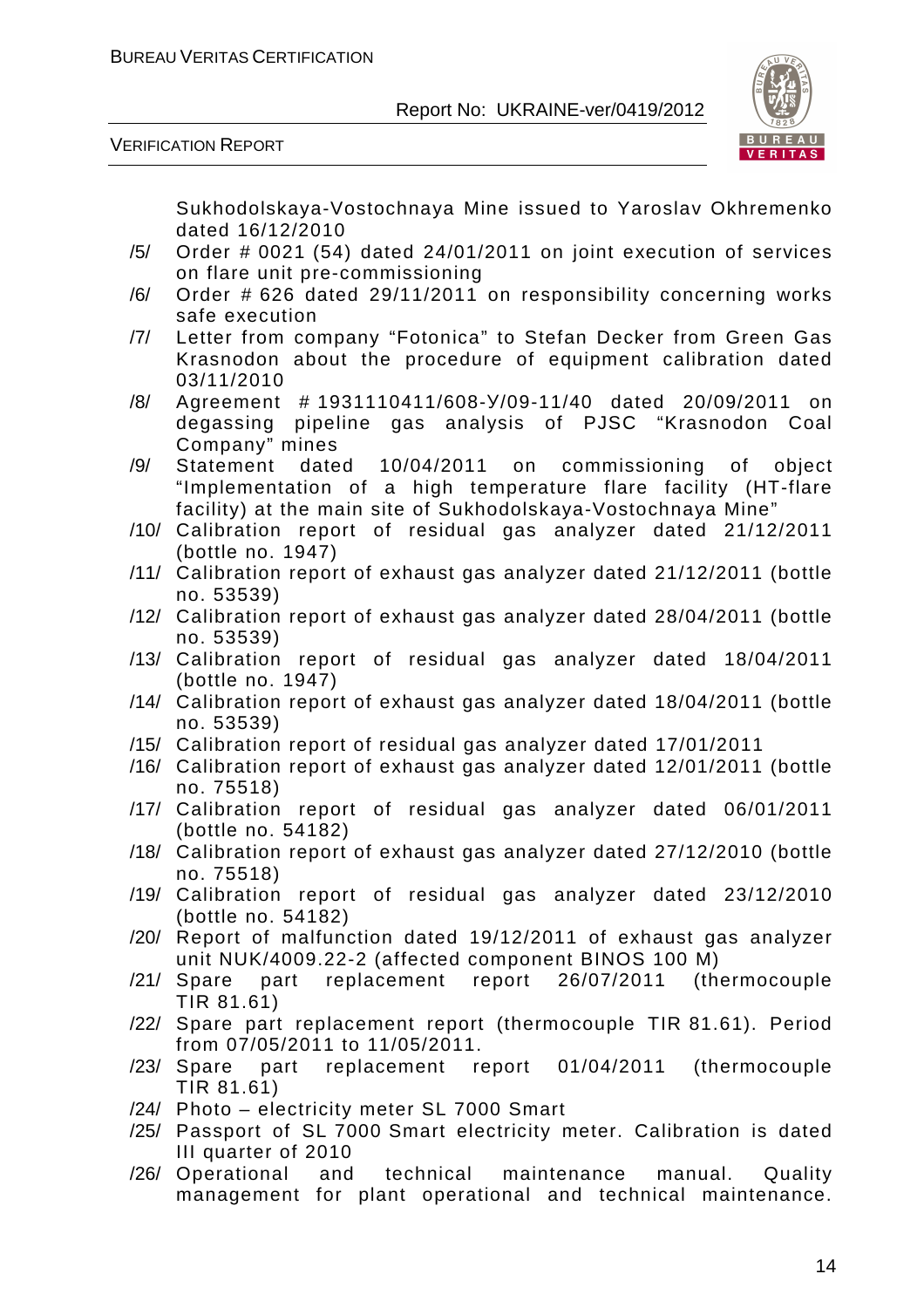

VERIFICATION REPORT

Version 1.1 dated November 2010

- /27/ Photo BINOS 100 M
- /28/ Photo Flare facility
- /29/ Protocol # 9 dated 26/04/2011 of Open Joint-Stock Company "Krasnodon Coal Company" stakeholders general meeting on changing the name of the company according to the national regulations to Public Joint-Stock Company "Krasnodon Coal Company"
- /30/ Agreement # 1993 dated 23/08/2011 on providing metrological services between Luhanskstandartmetrolohiia State Enterprise and Green Gas Krasnodon LLC. Valid from 23/08/2012
- /31/ Data of energy consumption for December 2010 and January December 2011
- /32/ Final inspection report of Cerabar M PIR 11.3 ser. # D303EF01020 dated 26/03/2010
- /33/ Final inspection report of Cerabar M PIR 61.1 ser. # D303F001020 dated 26/03/2010
- /34/ Calibration certificate of NGA1 CH4/O2 ser. # 1203002582540 (exhaust gas analyzer BINOS 100) dated 08/03/2010
- /35/ Calibration certificate of ultrasonic gas flow meter type Flowsick ser. #10218543 dated 01/06/2010
- /36/ Calibration certificate of ultrasonic gas flow meter type Flowsick ser. #10218544 dated 01/06/2010
- /37/ Calibration certificate of NGA1 CH4/CO2/O2 ser. # 1203002582538 (raw gas analyzer BINOS 100) dated 08/03/2010
- /38/ Certificate on training according to the training course "Operation and Calibration for Coal Mine Gas Utilization Projects under the Kyoto Protocol" issued to Yaroslav Okhremenko
- /39/ Operating instructions of stationary gas analyzer NGA1 CH4/O2
- /40/ Operating instructions of stationary gas analyzing system NGA CH4/CO2/O2
- /41/ Certificate of conformity of SL 7000 electricity meter ser. # 53078983 dated 02/07/2010
- /42/ Characteristics of HOFGAS CFM4c High Temperature Flares dated 14/07/2010
- /43/ Commissioning report of the flare facility at the Sukhodolskaya-Vostochnaya Mine dated 06/12/2010
- /44/ Information note of calibration frequency of gas meters dated 11/04/2012
- /45/ Certificate # UA-MI/1-1566-2004 dated 04/11/2004 on measuring equipment type authorization
- /46/ Calibration certificate dated 29/03/2010, ser. # D3052A14152
- /47/ Calibration certificate dated 29/03/2010, ser. # D3052914152
- /48/ Information on electricity measurement equipment of the PJSC "Krasnodon Coal Company" Sukhodolskaya-Vostochnaya Mine
- /49/ Instruction # 1052 of the National Electricity Regulation Commission of Ukraine dated 13/08/1998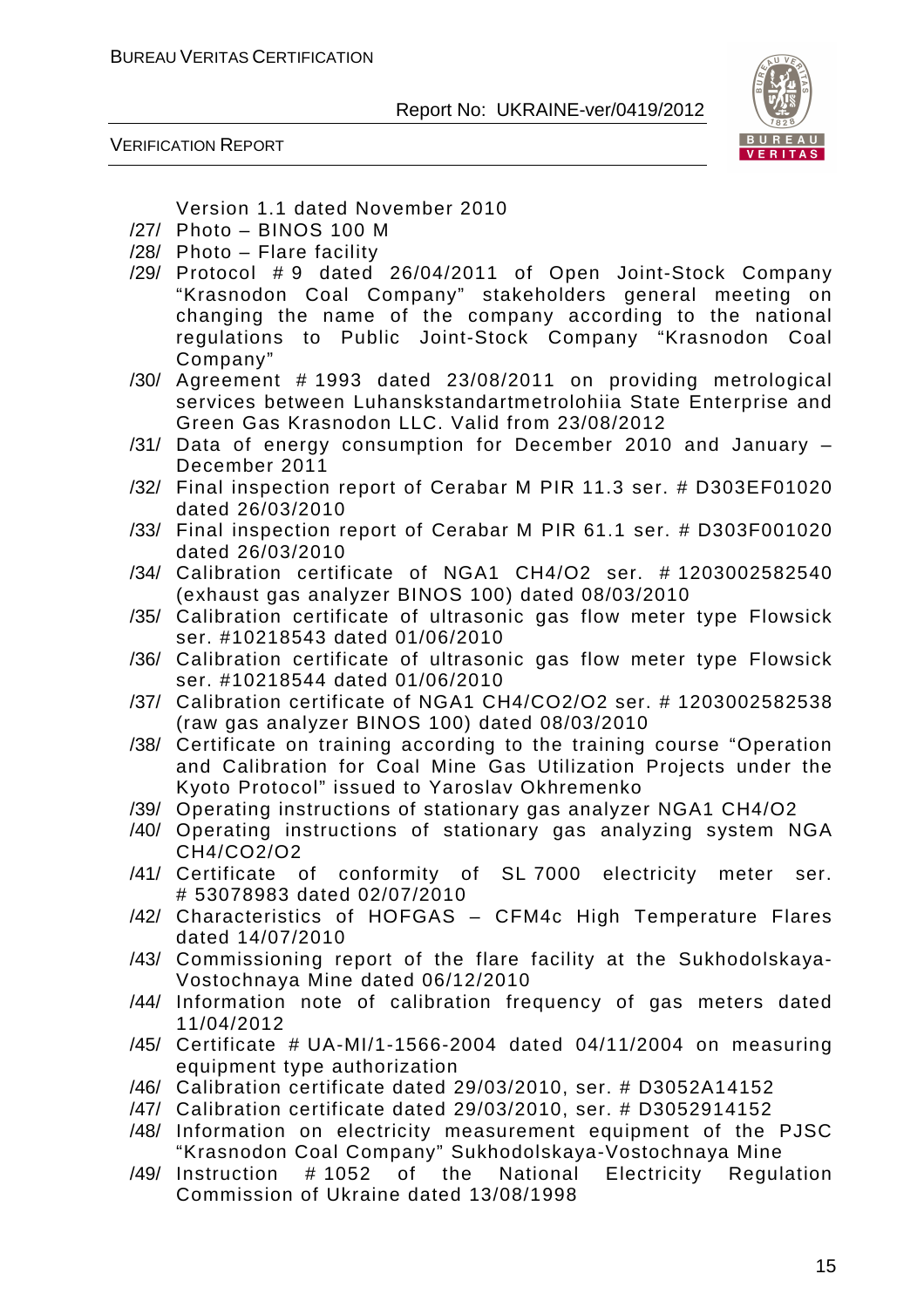



- /50/ Order # 43 on approval of  $CO<sub>2</sub>$  emissions specific value in 2010 dated 28/03/2011
- /51/ Order # 75 on approval of  $CO<sub>2</sub>$  emissions specific value in 2011 dated 12/05/2011

#### **Persons interviewed:**

List persons interviewed during the verification or persons that contributed with other information that are not included in the documents listed above.

- /1/ Serhii Halushkin chief engineer of the Sukhodolskaya-Vostochnaya Mine;
- /2/ Yurii Haliiev head of section of preventive measures and safety (PMS);
- /3/ Andrii Melnykov chief surveyor;
- /4/ Borys Bortnikov head assistant of section (PMS);
- /5/ Nataliia Borodiana lead engineer on environmental protection;
- /6/ Iryna Zamkova lead engineer of KYOTo at Sukhodolskaya-Vostochnaya Mine;
- /7/ Yana Pushkar – lead engineer of KYOTo at PJSC "Krasnodon Coal Company";
- /8/ Yaroslav Okhremenko Plant manager, site engineer; Green Gas Krasnodon LLC
- /9/ Viacheslav Sopov Site manager; Green Gas Krasnodon LLC Airat Khakimzianov- Green Gas Krasnodon LLC
- /10/ Raj Kumar Carbon Revenue Manager of Green Gas International B.V.;
- /11/ Paola Guerrero Carrillo Carbon Project Controller of Green Gas International B.V..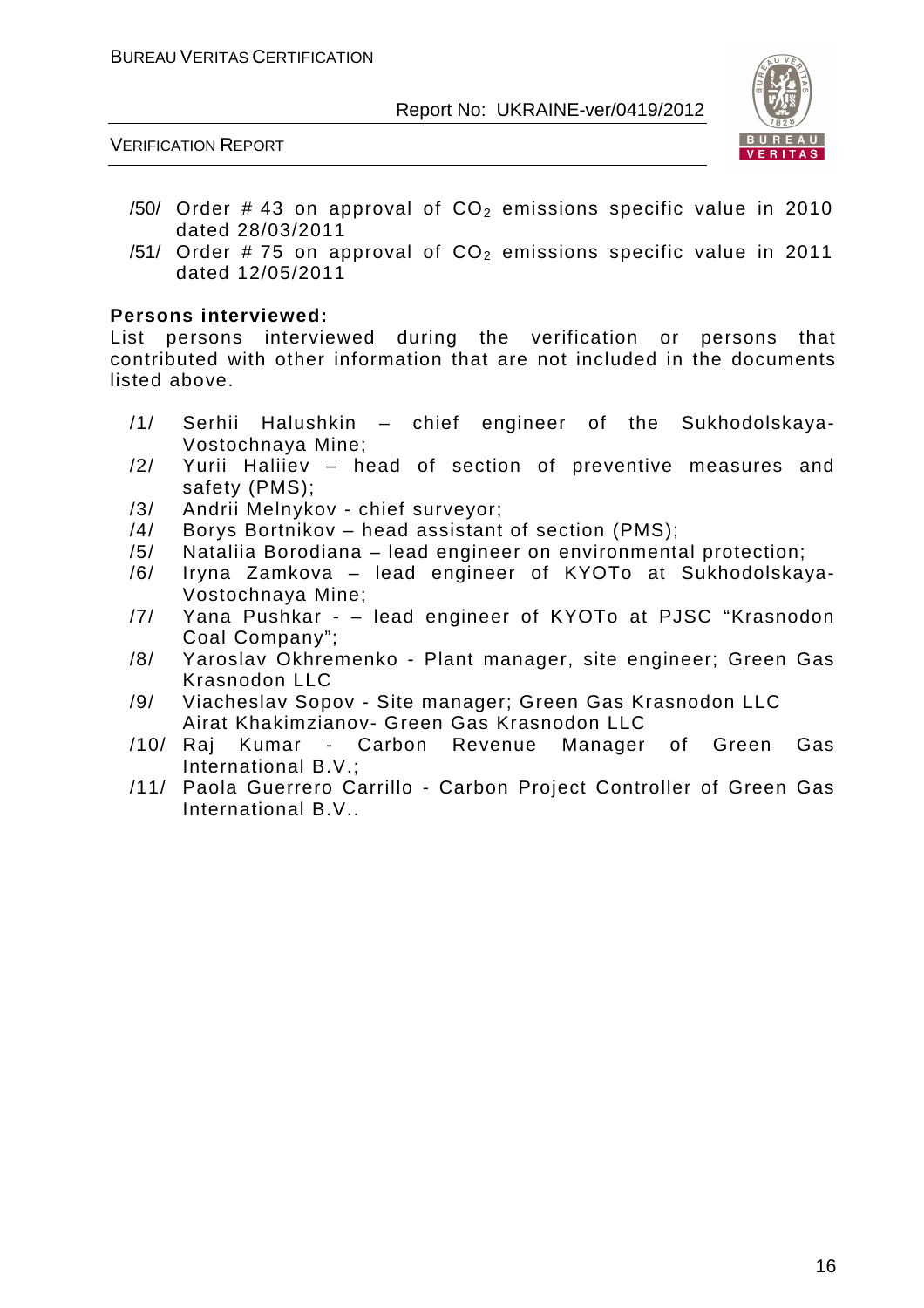

VERIFICATION REPORT

### APPENDIX A: VERIFICATION PROTOCOL

| Table 1                    |  |  | Check list for verification, according to the JOINT IMPLEMENTATION DETERMINATION AND VERIFICATION |  |  |
|----------------------------|--|--|---------------------------------------------------------------------------------------------------|--|--|
| <b>MANUAL (Version 01)</b> |  |  |                                                                                                   |  |  |

| <b>DVM</b>     | <b>Check Item</b>                                                                                                                                                                                                                                                                 | <b>Initial finding</b>                                                                                                                                                                                                                                                                                                                                                                                                                                                                                                                                                                                                                                                                                                                                                                                                                                                        | <b>Draft</b>      | <b>Final</b>     |
|----------------|-----------------------------------------------------------------------------------------------------------------------------------------------------------------------------------------------------------------------------------------------------------------------------------|-------------------------------------------------------------------------------------------------------------------------------------------------------------------------------------------------------------------------------------------------------------------------------------------------------------------------------------------------------------------------------------------------------------------------------------------------------------------------------------------------------------------------------------------------------------------------------------------------------------------------------------------------------------------------------------------------------------------------------------------------------------------------------------------------------------------------------------------------------------------------------|-------------------|------------------|
| <b>Paragra</b> |                                                                                                                                                                                                                                                                                   |                                                                                                                                                                                                                                                                                                                                                                                                                                                                                                                                                                                                                                                                                                                                                                                                                                                                               | <b>Conclusio</b>  | <b>Conclusio</b> |
| ph             |                                                                                                                                                                                                                                                                                   |                                                                                                                                                                                                                                                                                                                                                                                                                                                                                                                                                                                                                                                                                                                                                                                                                                                                               | $\mathsf{n}$      | $\mathsf{n}$     |
|                | <b>Project approvals by Parties involved</b>                                                                                                                                                                                                                                      |                                                                                                                                                                                                                                                                                                                                                                                                                                                                                                                                                                                                                                                                                                                                                                                                                                                                               |                   |                  |
| 90             | Has the DFPs of at least one Party<br>involved, other than the host Party,<br>issued a written project approval when<br>submitting the first verification report to<br>the secretariat for publication in<br>accordance with paragraph 38 of the JI<br>guidelines, at the latest? | Letter of Approval (LoA) of the JI project "Power<br>generation from the coal mine methane at the<br>Sukhodolskaya-Vostochnaya Mine" was issued by<br>the NFP of Ukraine (Host Party) as well as the<br>Netherlands (Party B). They were provided to AIE<br>which does not question its authenticity.<br>Host Party (i.e., Ukraine) provided Letter of<br>Approval # 3534/23/7 dated 30/11/2011 which was<br>issued by the State Environmental Investment<br>Agency of Ukraine.<br>Also, Party B (i.e., the Netherlands) provided<br>Letter of Approval #2010JI33 dated 29/11/2010<br>that was issued by the Ministry of Economic<br>Affairs, Agriculture and Innovation.<br>Corrective Action Request 01 (CAR01). Pay your<br>attention that the LoA from Host Party was issued<br>by the State Environmental Investment Agency of<br>Ukraine. Please, make amendment in the | CAR01             | <b>OK</b><br>OK  |
|                |                                                                                                                                                                                                                                                                                   | monitoring report (MR).<br>Corrective Action Request 02 (CAR02).<br>The                                                                                                                                                                                                                                                                                                                                                                                                                                                                                                                                                                                                                                                                                                                                                                                                       | CAR <sub>02</sub> | OK               |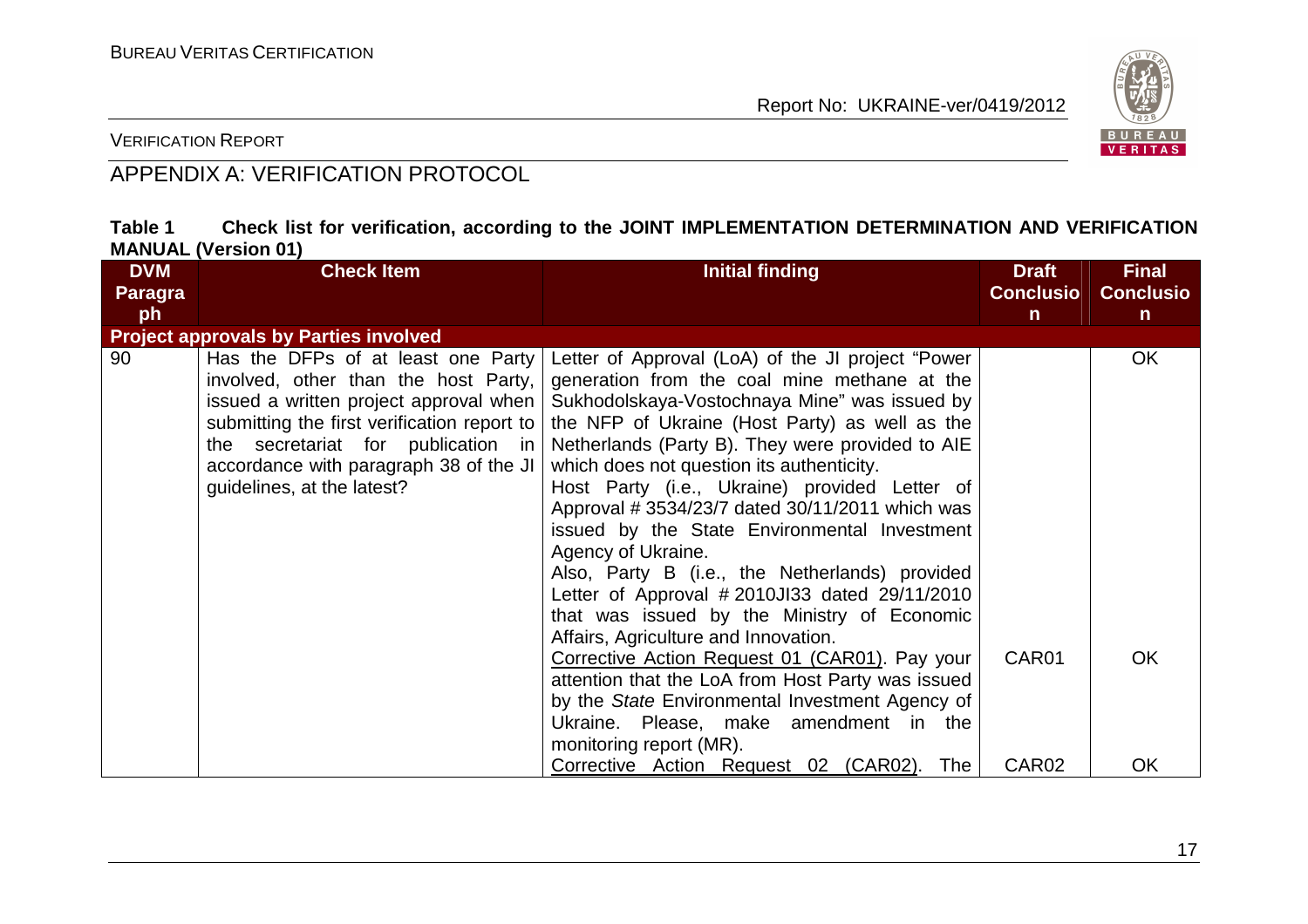

| <b>DVM</b><br>Paragra<br>ph | <b>Check Item</b>                                                                                                                                                                 | <b>Initial finding</b>                                                                                                                                                                                                                                                                                                                                                                                                                  | <b>Draft</b><br><b>Conclusio</b><br>$\mathsf{n}$ | <b>Final</b><br><b>Conclusio</b><br>$\mathsf{n}$ |
|-----------------------------|-----------------------------------------------------------------------------------------------------------------------------------------------------------------------------------|-----------------------------------------------------------------------------------------------------------------------------------------------------------------------------------------------------------------------------------------------------------------------------------------------------------------------------------------------------------------------------------------------------------------------------------------|--------------------------------------------------|--------------------------------------------------|
|                             |                                                                                                                                                                                   | regarded JI project was approved by the<br>Netherlands. Letter of Approval was provided to<br>the verification team during the site visit. Please,<br>describe in the MR that the JI project was<br>approved by Party B (i.e, the Netherlands).<br>Corrective Action Request 03 (CAR03). State<br>registration reference number of the JI project in<br>the MR for the monitoring period 06/12/2010-<br>31/12/2011.                     | CAR03                                            | <b>OK</b>                                        |
| 91                          | Are all the written project approvals by<br>Parties involved unconditional?                                                                                                       | Yes, all the written project approvals by Parties<br>involved are unconditional.                                                                                                                                                                                                                                                                                                                                                        | <b>OK</b>                                        | <b>OK</b>                                        |
|                             | <b>Project implementation</b>                                                                                                                                                     |                                                                                                                                                                                                                                                                                                                                                                                                                                         |                                                  |                                                  |
| 92                          | Has the project been implemented in<br>accordance with the PDD regarding<br>which the determination has been<br>deemed final and is so listed on the<br><b>UNFCCC JI website?</b> | Project activity has been implemented according<br>to the project design document version 06 dated<br>25/04/2011<br>that<br>deemed<br>final<br>is<br>during<br>determination.                                                                                                                                                                                                                                                           | <b>OK</b>                                        | <b>OK</b>                                        |
| 93                          | What is the status of operation of the<br>project during the monitoring period?                                                                                                   | As per registered PDD, regarded JI project activity<br>divided into two phases. Phase 1 has been fully<br>implemented during the monitoring period<br>06/12/2010 - 31/12/2011. Flare facility was<br>commissioned in December 2010. Installation of<br>Phase 2 is delayed due to the lack of finance.<br>Drainage system of the Mine does not allow<br>continuous gas supply which meets the quality<br>required for CMM-fired gensets. |                                                  | <b>OK</b>                                        |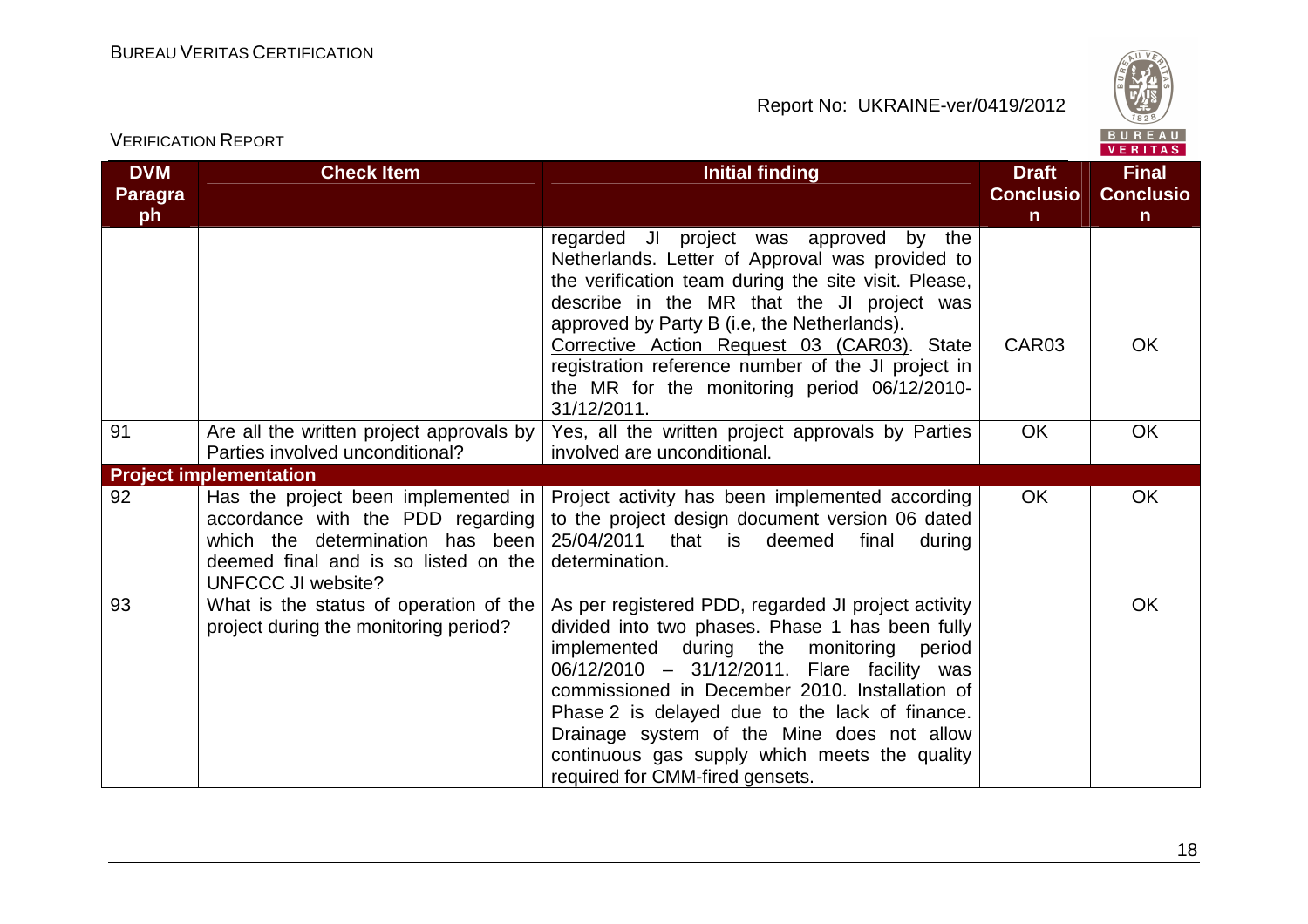

|                             | <b>VERIFICATION REPORT</b>                                                                                                                                                                         |                                                                                                                                                                                                                                                                                                                                                                                                                                                                                                                                                                                                                                                                                                                                                                                                                                                     | BUREAU<br><b>VERITAS</b>              |                                                  |
|-----------------------------|----------------------------------------------------------------------------------------------------------------------------------------------------------------------------------------------------|-----------------------------------------------------------------------------------------------------------------------------------------------------------------------------------------------------------------------------------------------------------------------------------------------------------------------------------------------------------------------------------------------------------------------------------------------------------------------------------------------------------------------------------------------------------------------------------------------------------------------------------------------------------------------------------------------------------------------------------------------------------------------------------------------------------------------------------------------------|---------------------------------------|--------------------------------------------------|
| <b>DVM</b><br>Paragra<br>ph | <b>Check Item</b>                                                                                                                                                                                  | <b>Initial finding</b>                                                                                                                                                                                                                                                                                                                                                                                                                                                                                                                                                                                                                                                                                                                                                                                                                              | <b>Draft</b><br><b>Conclusio</b><br>n | <b>Final</b><br><b>Conclusio</b><br>$\mathsf{n}$ |
|                             |                                                                                                                                                                                                    | Additional investment is required for new drainage<br>system to ensure continuous electricity production<br>by both CMM-fired gensets through a stable gas<br>supply by the Mine.<br>The value of emission reductions achieved for the<br>monitoring period 06/12/2010-31/12/2011 makes<br>135,426 t $CO2$ equivalent and that one estimated<br>in PDD $-254,228$ t CO <sub>2</sub> equivalent.<br>Corrective Action Request 04 (CAR04). Please,<br>provide the documented evidence that confirms<br>the date (i.e., December 2010) of commissioning<br>of the flare facility that provided in the MR.<br>Clarification Request 01 (CL01). Please, clarify<br>why the value of emission reductions provided in<br>the MR for $06/12/2010 - 31/12/2011$ monitoring<br>period differs from the value stated in registered<br>PDD for the same period. | CAR04<br><b>CL01</b>                  | <b>OK</b><br><b>OK</b>                           |
|                             | <b>Compliance with monitoring plan</b>                                                                                                                                                             |                                                                                                                                                                                                                                                                                                                                                                                                                                                                                                                                                                                                                                                                                                                                                                                                                                                     |                                       |                                                  |
| 94                          | Did the monitoring occur in accordance<br>with the monitoring plan included in the<br>PDD regarding which the determination<br>has been deemed final and is so listed<br>on the UNFCCC JI website? | The Monitoring System is in place and operational.<br>Monitoring of GHG emission reductions occurred<br>basically in accordance with the determined<br>Monitoring Plan included in registered PDD.<br>Data used for calculation of emissions reduction<br>based on information that confirmed by PJSC<br>"Krasnodon Coal Company" documents.                                                                                                                                                                                                                                                                                                                                                                                                                                                                                                        |                                       | <b>OK</b>                                        |
|                             |                                                                                                                                                                                                    | Corrective Action Request 05 (CAR05). According                                                                                                                                                                                                                                                                                                                                                                                                                                                                                                                                                                                                                                                                                                                                                                                                     | CAR05                                 | OK                                               |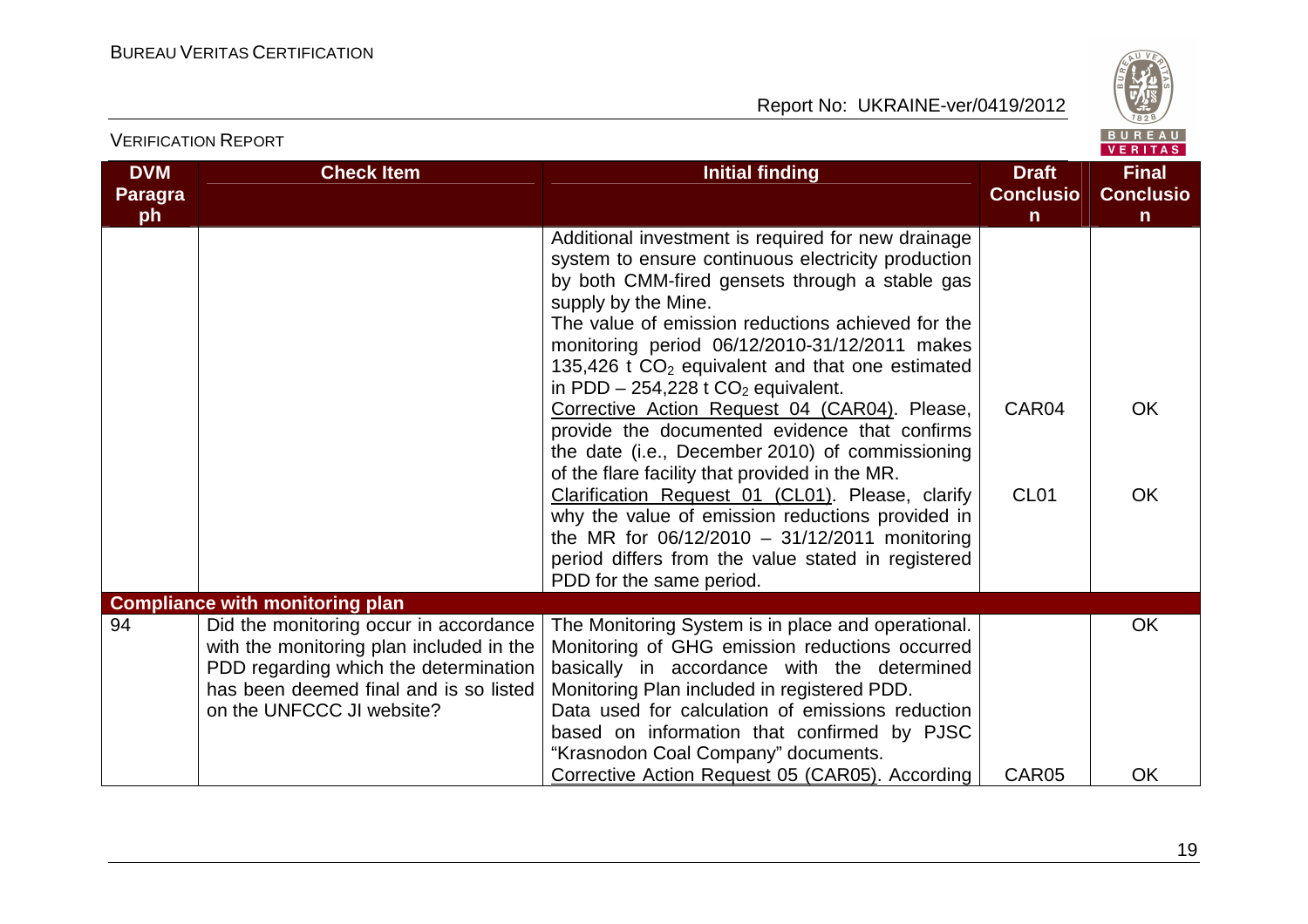VERIFICATION REPORT

Report No: UKRAINE-ver/0419/2012



VERITAS **DVM Check Item Initial finding Check Item Initial finding Check Item Initial finding Initial finding Initial finding Final Paragra Conclusio Conclusioph nn** to the registered PDD, the JI specific approach on the basis of ACM0008 (version 7) methodology was selected for this JI project. Please, make corrections through the MR in compliance with the PDD version 06 dated 25/04/2011. 95 (a) For calculating the emission reductions For calculating the emission reductions, the key OK OK or enhancements of net removals, were factors listed in 23 (b) (i)-(vi) DVM, influencing the key factors, e.g. those listed in 23 (b) baseline emissions and the activity level of the (i)-(vii) above, influencing the baseline project and the emissions as well as risks emissions or net removals and the associated with the project were taken into activity level of the project and the account as follows (refer to PDD B): emissions or removals as well as risks  $\checkmark$  Flaring of CMM is not required by existing associated with the project taken into national regulations; - There was no skilled and properly trained account, as appropriate? personnel for the operation and maintenance of the specific modern kind of technology before the project;  $\checkmark$  The concentration of methane within VAM is too low; Present technology is only available for the gases with high calorific value, and CMM has low calorific value, etc. 95 (b) Are data sources used for calculating OK OK All the data sources used for calculating emission emission reductions or enhancements reductions are clearly identified, reliable and of net removals clearly identified, transparent. They are listed and classified in the reliable and transparent? MR Sections B.2.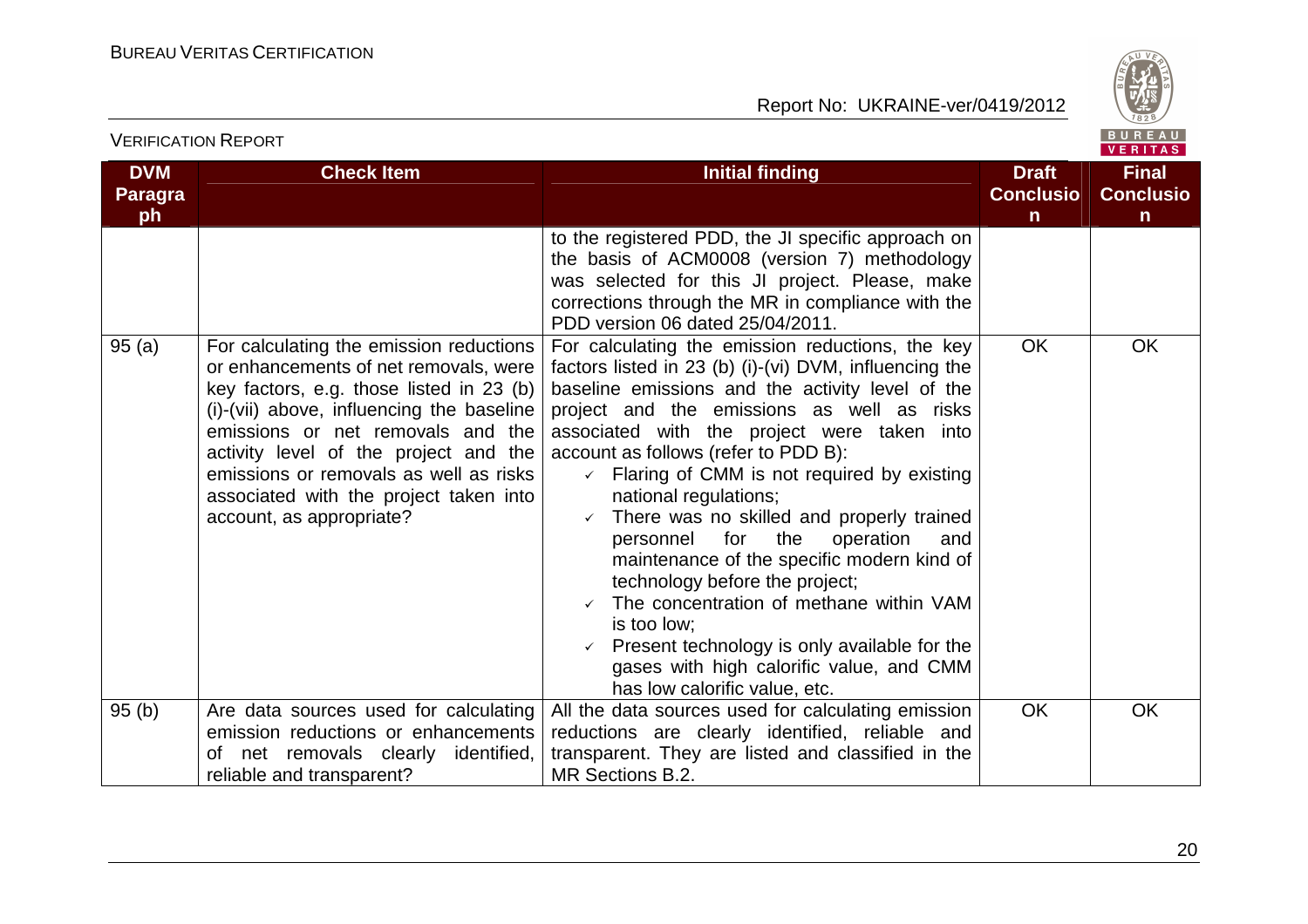

|                             |                                                                                                                                                                                                                                                                                              |                                                                                                                                                                                                                                                                                                                                                                                                                                                    |                                                  | <b>VENIIAS</b>                                   |
|-----------------------------|----------------------------------------------------------------------------------------------------------------------------------------------------------------------------------------------------------------------------------------------------------------------------------------------|----------------------------------------------------------------------------------------------------------------------------------------------------------------------------------------------------------------------------------------------------------------------------------------------------------------------------------------------------------------------------------------------------------------------------------------------------|--------------------------------------------------|--------------------------------------------------|
| <b>DVM</b><br>Paragra<br>ph | <b>Check Item</b>                                                                                                                                                                                                                                                                            | <b>Initial finding</b>                                                                                                                                                                                                                                                                                                                                                                                                                             | <b>Draft</b><br><b>Conclusio</b><br>$\mathsf{n}$ | <b>Final</b><br><b>Conclusio</b><br>$\mathsf{n}$ |
|                             |                                                                                                                                                                                                                                                                                              | monitoring data are<br>As a<br>fact,<br>recorded<br>automatically and stored in the electronic database<br>of the plant.<br>Relevant<br>monitoring<br>points,<br>measurement<br>equipment, and responsible persons are explicitly<br>indicated in the MR Section B and on Figure<br>B.2.1.1 and Figure B.2.1.2.<br>Calculation of emission reduction was performed<br>on the excel spreadsheet. The results are<br>summarised in the MR Section D. |                                                  |                                                  |
| 95(c)                       | Are emission factors, including default<br>emission factors, if used for calculating<br>reductions<br>the<br>emission<br>or<br>enhancements<br>of net<br>removals,<br>selected<br>by<br>carefully<br>balancing<br>accuracy and reasonableness, and<br>appropriately justified of the choice? | $CO2$ emission factor from the grid and Carbon<br>emission factor for combusted methane are used<br>for calculation of emissions and emission<br>reductions.<br>Carbon emission factor for combusted methane<br>was taken from the approved consolidated<br>methodology ACM0008 (version 07).<br>Corrective Action Request 06 (CAR06). Please,<br>during calculation of emission reductions use the                                                | CAR06                                            | <b>OK</b>                                        |
|                             |                                                                                                                                                                                                                                                                                              | latest value of $CO2$ emission factor from the grid<br>that was estimated by NFP and stated in Order.<br>Corrective Action Request 07 (CAR07). Please,<br>provide documented evidence that justifies the<br>class of electricity consumers of the plant.                                                                                                                                                                                           | CAR07                                            | <b>OK</b>                                        |
| 95(d)                       | calculation<br>emission<br>the<br>0f<br>ls.<br>reductions or enhancements of net                                                                                                                                                                                                             | The calculation of emission reductions is based on<br>conservative assumptions and the most plausible                                                                                                                                                                                                                                                                                                                                              |                                                  | <b>OK</b>                                        |

VERIFICATION REPORT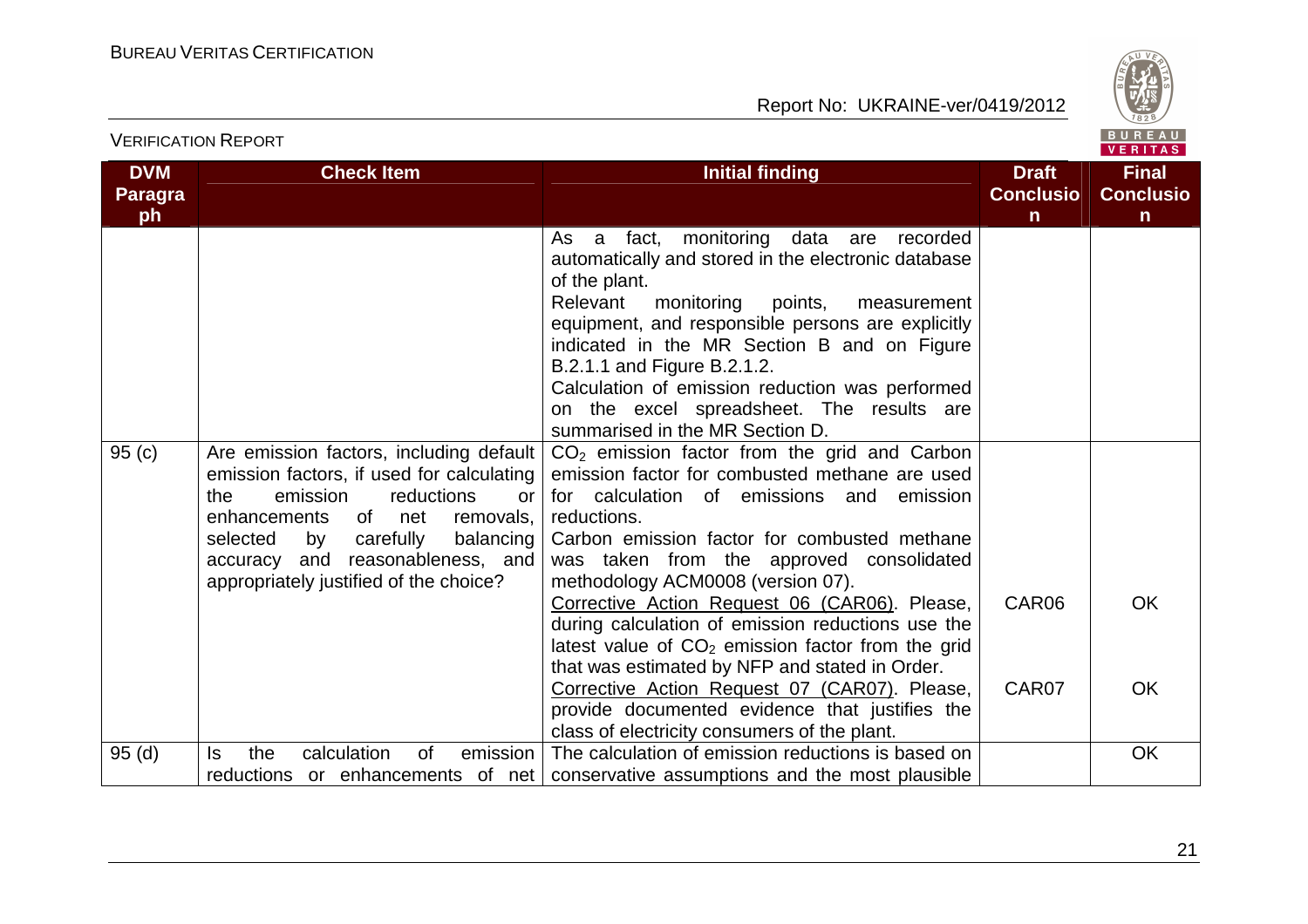

|                                    | BUREAU<br><b>VERIFICATION REPORT</b><br>VERITAS                                                                                                                                                                                                                                                                                  |                                                                                                                                                                                                                                                                                                                                                                                                                    |                                                  |                                                  |
|------------------------------------|----------------------------------------------------------------------------------------------------------------------------------------------------------------------------------------------------------------------------------------------------------------------------------------------------------------------------------|--------------------------------------------------------------------------------------------------------------------------------------------------------------------------------------------------------------------------------------------------------------------------------------------------------------------------------------------------------------------------------------------------------------------|--------------------------------------------------|--------------------------------------------------|
| <b>DVM</b><br><b>Paragra</b><br>ph | <b>Check Item</b>                                                                                                                                                                                                                                                                                                                | <b>Initial finding</b>                                                                                                                                                                                                                                                                                                                                                                                             | <b>Draft</b><br><b>Conclusio</b><br>$\mathsf{n}$ | <b>Final</b><br><b>Conclusio</b><br>$\mathsf{n}$ |
|                                    | removals<br>based<br>conservative<br>on<br>assumptions and the most plausible<br>scenarios in a transparent manner?                                                                                                                                                                                                              | scenarios in a transparent manner. As a result of<br>documents revision, all data connected with<br>estimation of emission reduction are consistent<br>through the Monitoring report and<br>excel<br>spreadsheets with calculation.<br>Corrective Action Request 08 (CAR08). In the<br>monitoring report provide summarized<br>initial<br>monitoring data that are included in emission<br>reductions calculation. | CAR08                                            | <b>OK</b>                                        |
|                                    | Applicable to JI SSC projects only                                                                                                                                                                                                                                                                                               |                                                                                                                                                                                                                                                                                                                                                                                                                    |                                                  |                                                  |
| 96                                 | Is the relevant threshold to be classified<br>as JI SSC project not exceeded during<br>the monitoring period on an annual<br>average basis?<br>If the threshold is exceeded, is the<br>maximum emission reduction level<br>estimated in the PDD for the JI SSC<br>project or the bundle for the monitoring<br>period determined? | Not applicable                                                                                                                                                                                                                                                                                                                                                                                                     | N/A                                              | N/A                                              |
|                                    | Applicable to bundled JI SSC projects only                                                                                                                                                                                                                                                                                       |                                                                                                                                                                                                                                                                                                                                                                                                                    |                                                  |                                                  |
| 97(a)                              | Has the composition of the bundle not<br>changed from that is stated in F-JI-<br><b>SSCBUNDLE?</b>                                                                                                                                                                                                                               | Not applicable                                                                                                                                                                                                                                                                                                                                                                                                     | N/A                                              | N/A                                              |
| 97(b)                              | If the determination was conducted on<br>the basis of an overall monitoring plan,<br>have the project participants submitted                                                                                                                                                                                                     | Not applicable                                                                                                                                                                                                                                                                                                                                                                                                     | N/A                                              | N/A                                              |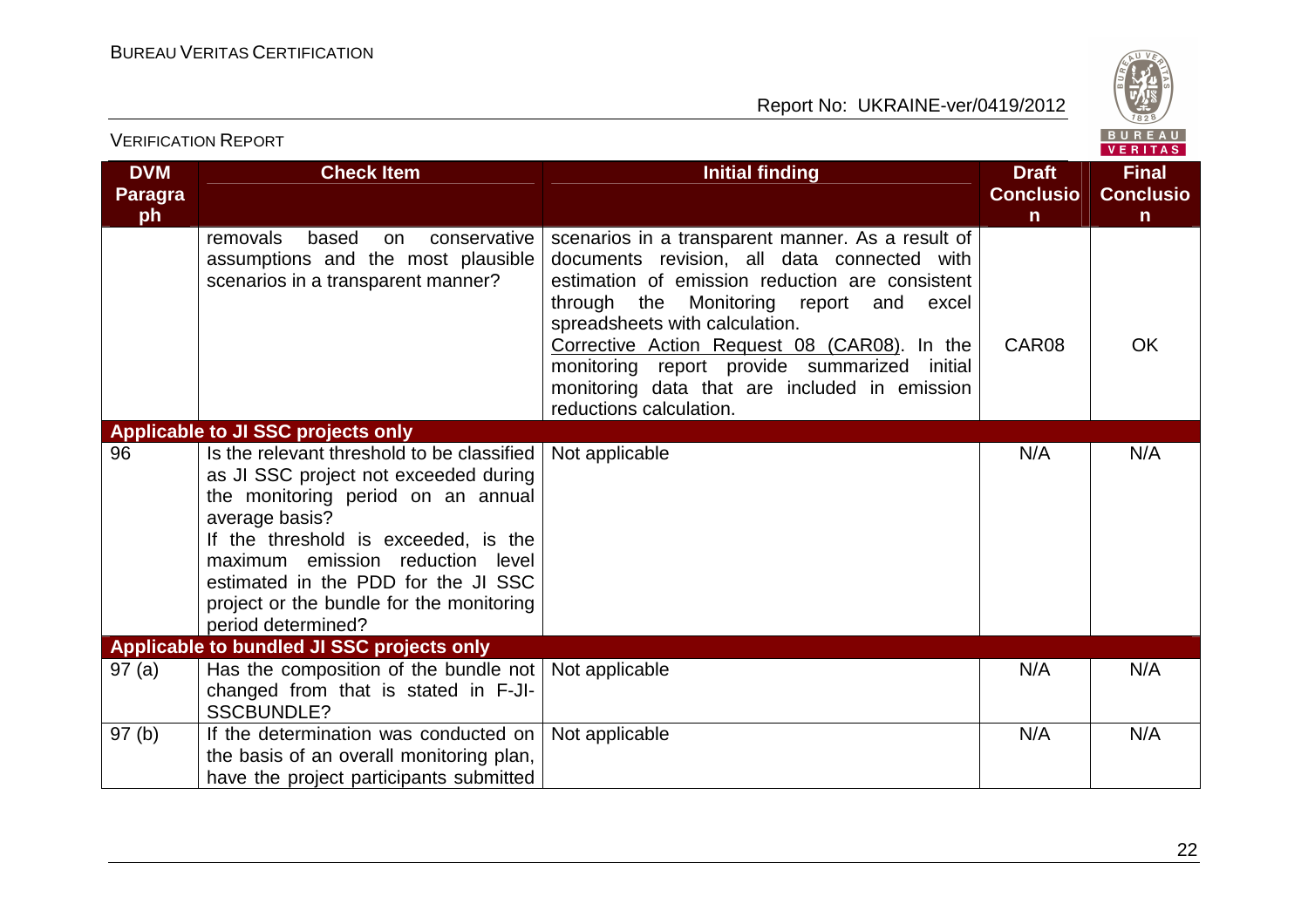

|                                    |                                                                                                                                                                                                                                                                                                                                                                              |                                                                                                                                                                                                                                            |                                  | VERIIAS.                         |
|------------------------------------|------------------------------------------------------------------------------------------------------------------------------------------------------------------------------------------------------------------------------------------------------------------------------------------------------------------------------------------------------------------------------|--------------------------------------------------------------------------------------------------------------------------------------------------------------------------------------------------------------------------------------------|----------------------------------|----------------------------------|
| <b>DVM</b><br><b>Paragra</b><br>ph | <b>Check Item</b>                                                                                                                                                                                                                                                                                                                                                            | <b>Initial finding</b>                                                                                                                                                                                                                     | <b>Draft</b><br><b>Conclusio</b> | <b>Final</b><br><b>Conclusio</b> |
|                                    |                                                                                                                                                                                                                                                                                                                                                                              |                                                                                                                                                                                                                                            | $\mathsf{n}$                     | $\mathsf{n}$                     |
| 98                                 | a common monitoring report?<br>If the monitoring is based on a<br>monitoring plan that provides for<br>overlapping monitoring periods, are the<br>monitoring periods per component of<br>the project clearly specified in the<br>monitoring report?<br>Do the monitoring periods not overlap<br>with those for which verifications were<br>already deemed final in the past? | Not applicable                                                                                                                                                                                                                             | N/A                              | N/A                              |
|                                    | <b>Revision of monitoring plan</b>                                                                                                                                                                                                                                                                                                                                           |                                                                                                                                                                                                                                            |                                  |                                  |
|                                    | Applicable only if monitoring plan is revised by project participant                                                                                                                                                                                                                                                                                                         |                                                                                                                                                                                                                                            |                                  |                                  |
| 99(a)                              | justification for the<br>appropriate<br>proposed revision?                                                                                                                                                                                                                                                                                                                   | Did the project participants provide an   No revisions are considered in the Monitoring<br>report for 06/12/2010 - 31/12/2011 monitoring<br>period.                                                                                        | N/A                              | N/A                              |
| 99(b)                              | Does the proposed revision improve<br>the accuracy and/or applicability of<br>information collected compared to the<br>monitoring<br>plan<br>without<br>original<br>changing conformity with the relevant<br>rules<br>and<br>regulations<br>for<br>the<br>establishment of monitoring plans?                                                                                 | Not applicable                                                                                                                                                                                                                             | N/A                              | N/A                              |
| <b>Data management</b>             |                                                                                                                                                                                                                                                                                                                                                                              |                                                                                                                                                                                                                                            |                                  |                                  |
| 101 $(a)$                          | procedures in accordance with the                                                                                                                                                                                                                                                                                                                                            | Is the implementation of data collection   The implementation of data collection procedures<br>is in accordance with the determined monitoring<br>monitoring plan, including the quality   plan and is an integral part of the operational | <b>OK</b>                        | <b>OK</b>                        |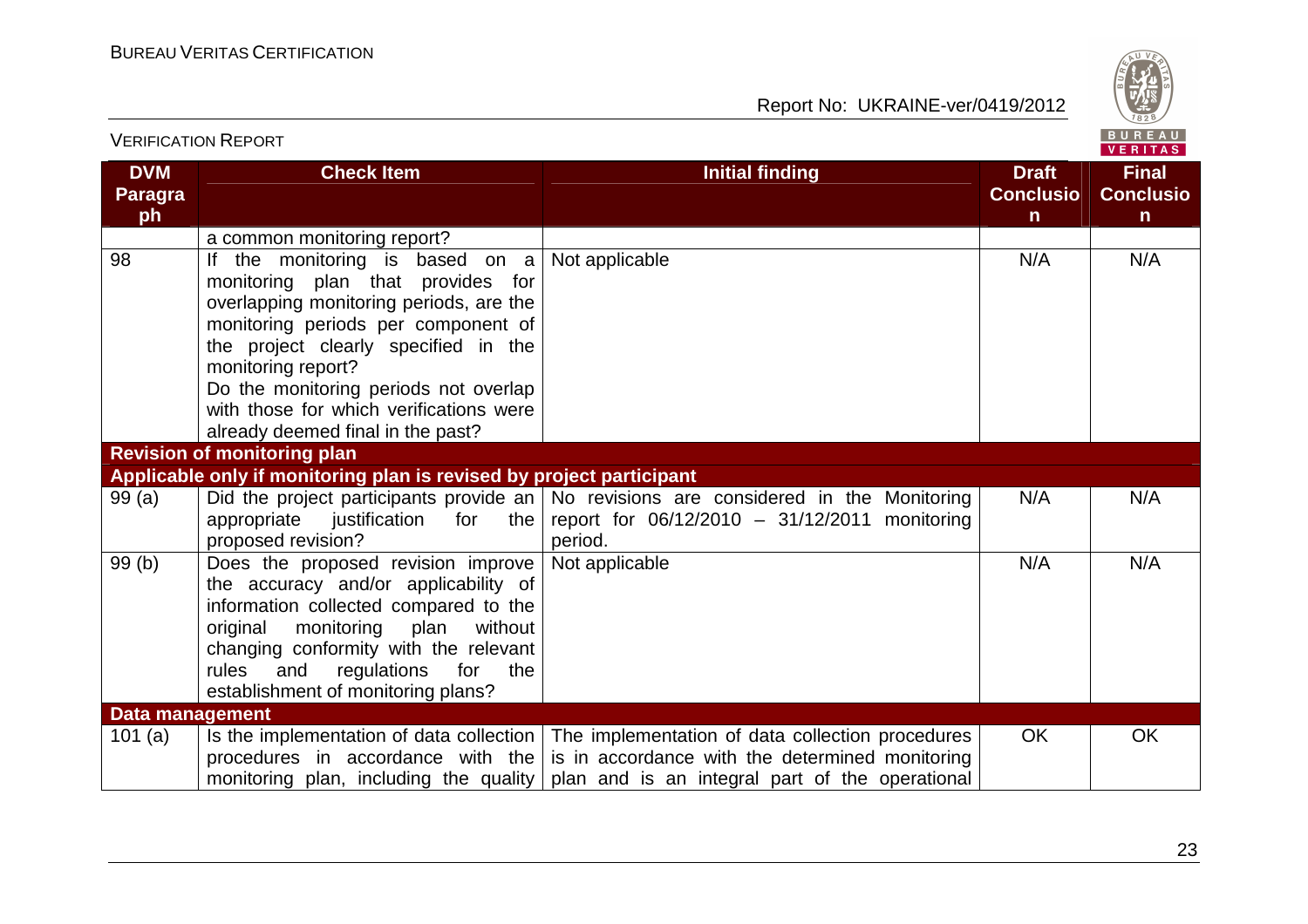

| <b>DVM</b><br><b>Paragra</b><br>ph | <b>Check Item</b>                                                             |                           | <b>Initial finding</b>                                                                                                                                                                                                                                                                                                                                                                                                                                                                                                                                                                                                                                                                                                                                                                                                   | <b>Draft</b><br><b>Conclusio</b><br>$\mathsf{n}$ | <b>Final</b><br><b>Conclusio</b><br>n |
|------------------------------------|-------------------------------------------------------------------------------|---------------------------|--------------------------------------------------------------------------------------------------------------------------------------------------------------------------------------------------------------------------------------------------------------------------------------------------------------------------------------------------------------------------------------------------------------------------------------------------------------------------------------------------------------------------------------------------------------------------------------------------------------------------------------------------------------------------------------------------------------------------------------------------------------------------------------------------------------------------|--------------------------------------------------|---------------------------------------|
|                                    | quality<br>control<br>and<br>procedures?                                      | assurance                 | routine at the PJSC "Krasnodon Coal company"<br>including quality control and quality assurance<br>procedures.<br>Measurement equipment, such as power meter,<br>gas flow meter, pressure meter, continuous gas<br>quality analyzer for CH <sub>4</sub> , thermocouple, etc.<br>Monitoring data of the JI project is monitored in<br>compliance with scheduled frequency approved in<br>the developed monitoring plan and monitoring<br>procedure.                                                                                                                                                                                                                                                                                                                                                                       |                                                  |                                       |
| 101(b)                             | Is the function of<br>the<br>equipment, including<br>its<br>status, in order? | monitoring<br>calibration | All monitoring equipment has calibration. It is<br>calibrated with periodic frequency (certificate of<br>each device states the calibration frequency)<br>according to the national regulations.<br>During site visit verifiers received and reviewed<br>certificates and passports on calibration of all<br>Based<br>measurement<br>equipment.<br>on<br>the<br>documents revision, they were found satisfactory.<br>Corrective Action Request 09 (CAR09). Provide<br>serial numbers of all measurement equipment as<br>well as calibration dates in the MR.<br>Corrective Action Request 10 (CAR10). According<br>to the manufacture requirements of power meter<br>type SL 7000, it should be calibrated every 6<br>years. Please, correct the information in the MR.<br>Corrective Action Request 11 (CAR11). Please, | CAR09<br>CAR <sub>10</sub><br>CAR11              | <b>OK</b><br><b>OK</b><br><b>OK</b>   |

VERIFICATION REPORT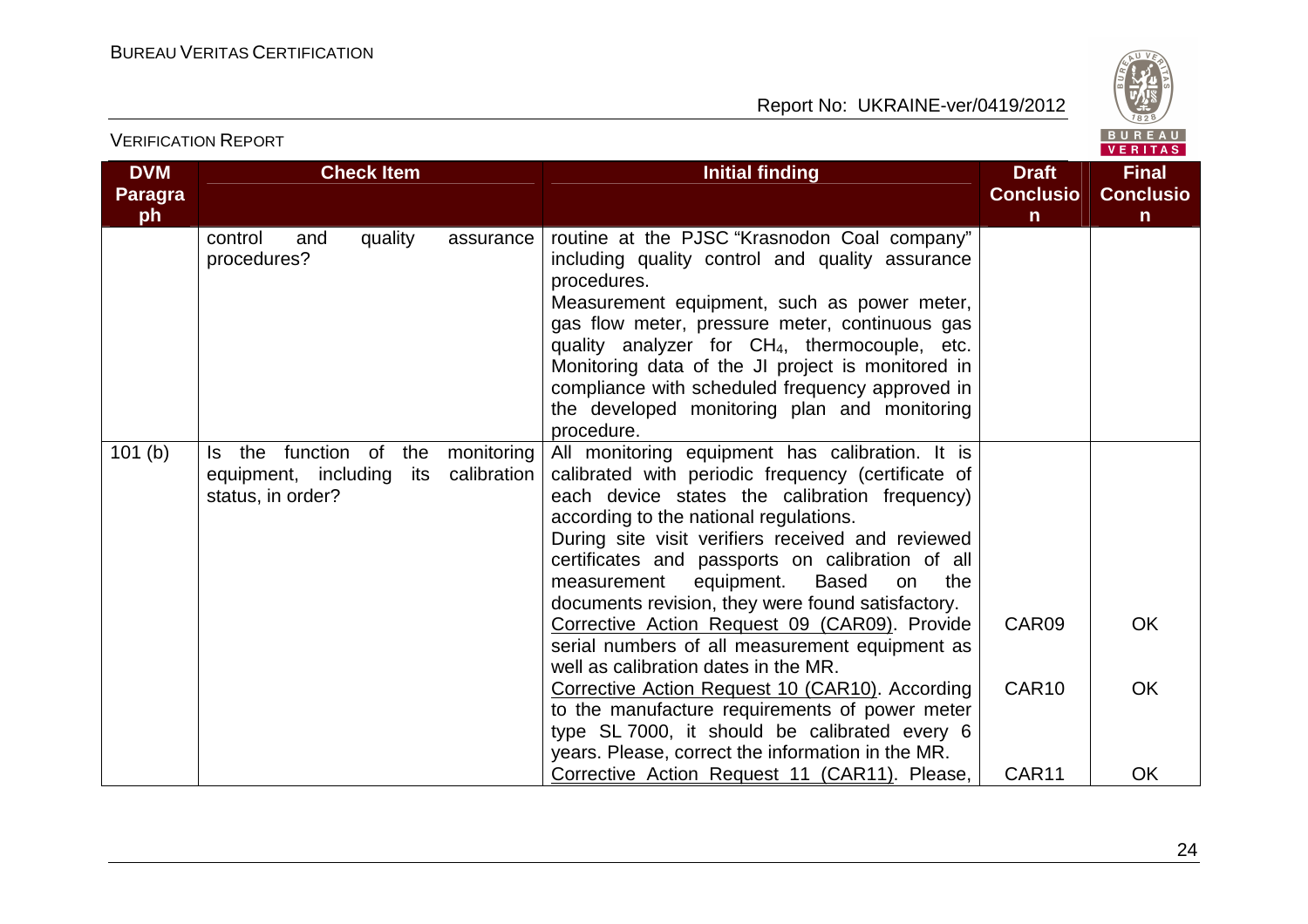

|                                    |                                                                                                                                                          |                                                                                                                                                                                                                                                                                                                                                                                                                                                         |                                                  | .                                                |
|------------------------------------|----------------------------------------------------------------------------------------------------------------------------------------------------------|---------------------------------------------------------------------------------------------------------------------------------------------------------------------------------------------------------------------------------------------------------------------------------------------------------------------------------------------------------------------------------------------------------------------------------------------------------|--------------------------------------------------|--------------------------------------------------|
| <b>DVM</b><br><b>Paragra</b><br>ph | <b>Check Item</b>                                                                                                                                        | <b>Initial finding</b>                                                                                                                                                                                                                                                                                                                                                                                                                                  | <b>Draft</b><br><b>Conclusio</b><br>$\mathsf{n}$ | <b>Final</b><br><b>Conclusio</b><br>$\mathsf{n}$ |
|                                    |                                                                                                                                                          | provide documented evidence that indicates the<br>calibration frequency of gas flow meter (frequency<br>of 8 years is stated in the MR).                                                                                                                                                                                                                                                                                                                |                                                  |                                                  |
| 101 (c)                            | Are the evidence and records used for<br>monitoring<br>maintained<br>the<br>in<br>a<br>traceable manner?                                                 | The evidence and records performed during the<br>monitoring<br>maintained<br>responsible<br>are<br>by<br>departments in a traceable manner.                                                                                                                                                                                                                                                                                                             | <b>OK</b>                                        | <b>OK</b>                                        |
| $101$ (d)                          | Is the data collection and management<br>system for the project in accordance<br>with the monitoring plan?                                               | The data collection and management system for<br>the project is in accordance with the approved<br>monitoring plan. Implementation of monitoring<br>procedure was checked through the site visit, and<br>concluded that the procedure is completely in<br>accordance with the revised monitoring plan. This<br>fact is also confirmed by documented evidences.<br>Responsibilities of the persons are explicitly<br>indicated in the Monitoring report. | OK                                               | OK                                               |
|                                    | Verification regarding programmes of activities (additional elements for assessment)                                                                     |                                                                                                                                                                                                                                                                                                                                                                                                                                                         |                                                  |                                                  |
| 102                                | Is any JPA that has not been added to<br>the JI PoA not verified?                                                                                        | Not applicable                                                                                                                                                                                                                                                                                                                                                                                                                                          | N/A                                              | N/A                                              |
| 103                                | Is the verification based on the<br>monitoring reports of all JPAs to be<br>verified?                                                                    | Not applicable                                                                                                                                                                                                                                                                                                                                                                                                                                          | N/A                                              | N/A                                              |
| 103                                | Does the verification ensure<br>the<br>accuracy and conservativeness of the<br>emission reductions or enhancements<br>of removals generated by each JPA? | Not applicable                                                                                                                                                                                                                                                                                                                                                                                                                                          | N/A                                              | N/A                                              |
| 104                                | Does the monitoring period not overlap $\vert$ Not applicable                                                                                            |                                                                                                                                                                                                                                                                                                                                                                                                                                                         | N/A                                              | N/A                                              |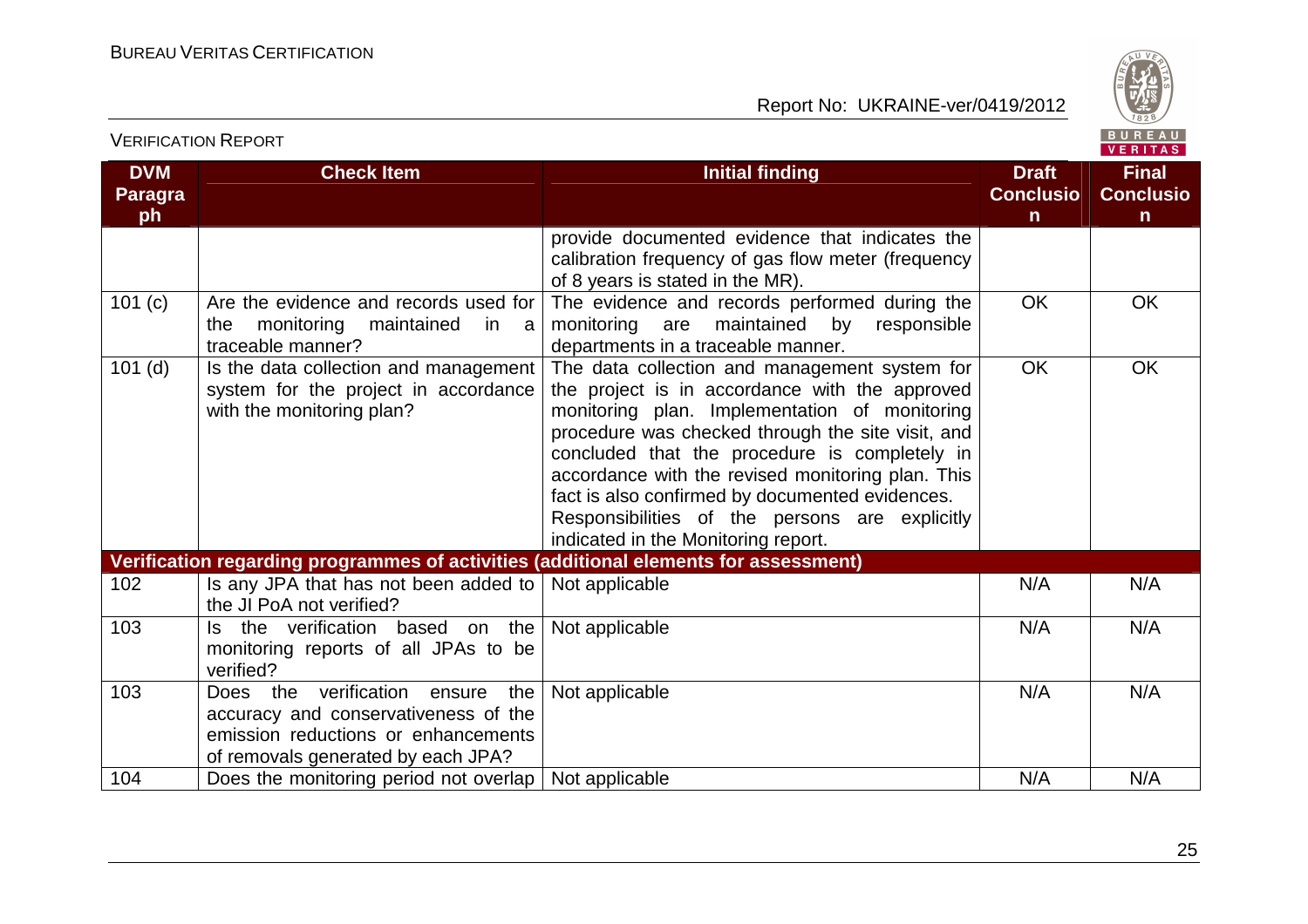

| BUREAU<br><b>VERIFICATION REPORT</b><br><b>VERITAS</b> |                                                                                                                                                                                                                                                                                                                                                                                                                                                                                                                                                                                                                                                                                                  |                        |                                                  |                                                  |  |
|--------------------------------------------------------|--------------------------------------------------------------------------------------------------------------------------------------------------------------------------------------------------------------------------------------------------------------------------------------------------------------------------------------------------------------------------------------------------------------------------------------------------------------------------------------------------------------------------------------------------------------------------------------------------------------------------------------------------------------------------------------------------|------------------------|--------------------------------------------------|--------------------------------------------------|--|
| <b>DVM</b><br><b>Paragra</b><br>ph                     | <b>Check Item</b>                                                                                                                                                                                                                                                                                                                                                                                                                                                                                                                                                                                                                                                                                | <b>Initial finding</b> | <b>Draft</b><br><b>Conclusio</b><br>$\mathsf{n}$ | <b>Final</b><br><b>Conclusio</b><br>$\mathsf{n}$ |  |
|                                                        | with previous monitoring periods?                                                                                                                                                                                                                                                                                                                                                                                                                                                                                                                                                                                                                                                                |                        |                                                  |                                                  |  |
| 105                                                    | If the AIE learns of an erroneously<br>included JPA, has the AIE informed the<br>JISC of its findings in writing?                                                                                                                                                                                                                                                                                                                                                                                                                                                                                                                                                                                | Not applicable         | N/A                                              | N/A                                              |  |
|                                                        | Applicable to sample-based approach only                                                                                                                                                                                                                                                                                                                                                                                                                                                                                                                                                                                                                                                         |                        |                                                  |                                                  |  |
| 106                                                    | Does the sampling plan prepared by<br>the AIE:<br>(a) Describe its sample selection,<br>taking into<br>account that:<br>(i) For each verification that uses a<br>sample-based approach, the sample<br>shall<br>selection<br>be<br>sufficiently<br>representative of the JPAs in the JI<br>PoA such extrapolation to all JPAs<br>identified for that verification is<br>reasonable, taking into account<br>differences among the characteristics<br>of JPAs, such as:<br>- The types of JPAs;<br>- The complexity of the applicable<br>technologies and/or measures used;<br>- The geographical location of each<br>JPA;<br>- The amounts of expected emission<br>reductions of the JPAs<br>being | Not applicable         | N/A                                              | N/A                                              |  |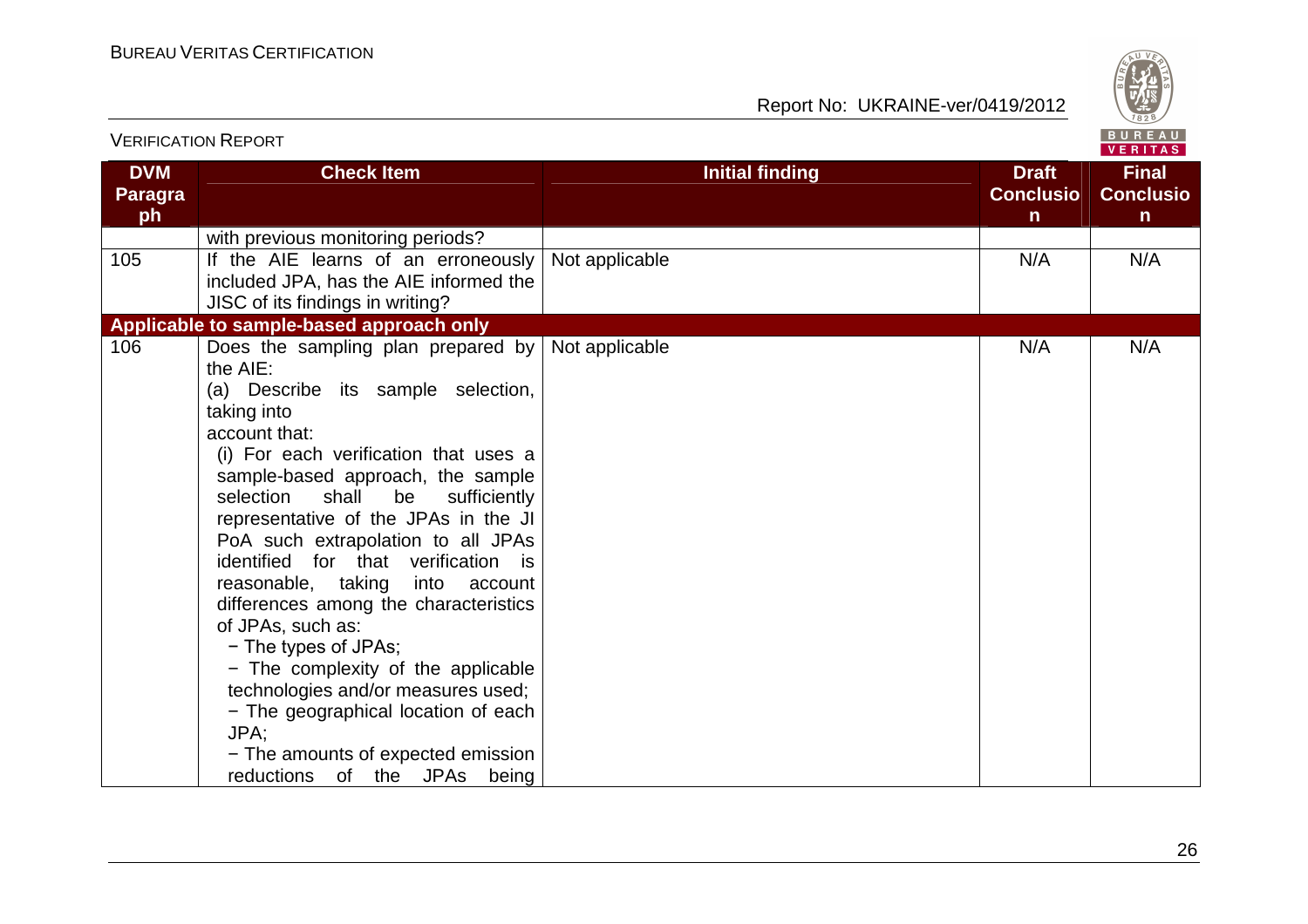

|                                    |                                                                                                                                                                                                                                                                                                                                                                                              |                        | VERITAS                               |                                                  |
|------------------------------------|----------------------------------------------------------------------------------------------------------------------------------------------------------------------------------------------------------------------------------------------------------------------------------------------------------------------------------------------------------------------------------------------|------------------------|---------------------------------------|--------------------------------------------------|
| <b>DVM</b><br><b>Paragra</b><br>ph | <b>Check Item</b>                                                                                                                                                                                                                                                                                                                                                                            | <b>Initial finding</b> | <b>Draft</b><br><b>Conclusio</b><br>n | <b>Final</b><br><b>Conclusio</b><br>$\mathsf{n}$ |
|                                    | verified:<br>- The number of JPAs for which<br>reductions are<br>emission<br>being<br>verified:<br>- The length of monitoring periods of<br>the JPAs being verified; and<br>- The samples selected for prior<br>verifications, if any?                                                                                                                                                       |                        |                                       |                                                  |
| 107                                | the sampling plan ready for<br>Is.<br>publication through the secretariat<br>along with the verification report and<br>supporting documentation?                                                                                                                                                                                                                                             | Not applicable         | N/A                                   | N/A                                              |
| 108                                | Has the AIE made site inspections of at $ $<br>least the square root of the number of<br>total JPAs, rounded to the upper whole<br>number? If the AIE makes no site<br>inspections or fewer site inspections<br>than the square root of the number of<br>total JPAs, rounded to the upper whole<br>number, then does the AIE provide a<br>reasonable<br>explanation<br>and<br>justification? | Not applicable         | N/A                                   | N/A                                              |
| 109                                | Is the sampling plan available for<br>submission to the secretariat for the<br>JISC ex ante assessment? (Optional)                                                                                                                                                                                                                                                                           | Not applicable         | N/A                                   | N/A                                              |
| 110                                | If the AIE learns of a fraudulently Not applicable                                                                                                                                                                                                                                                                                                                                           |                        | N/A                                   | N/A                                              |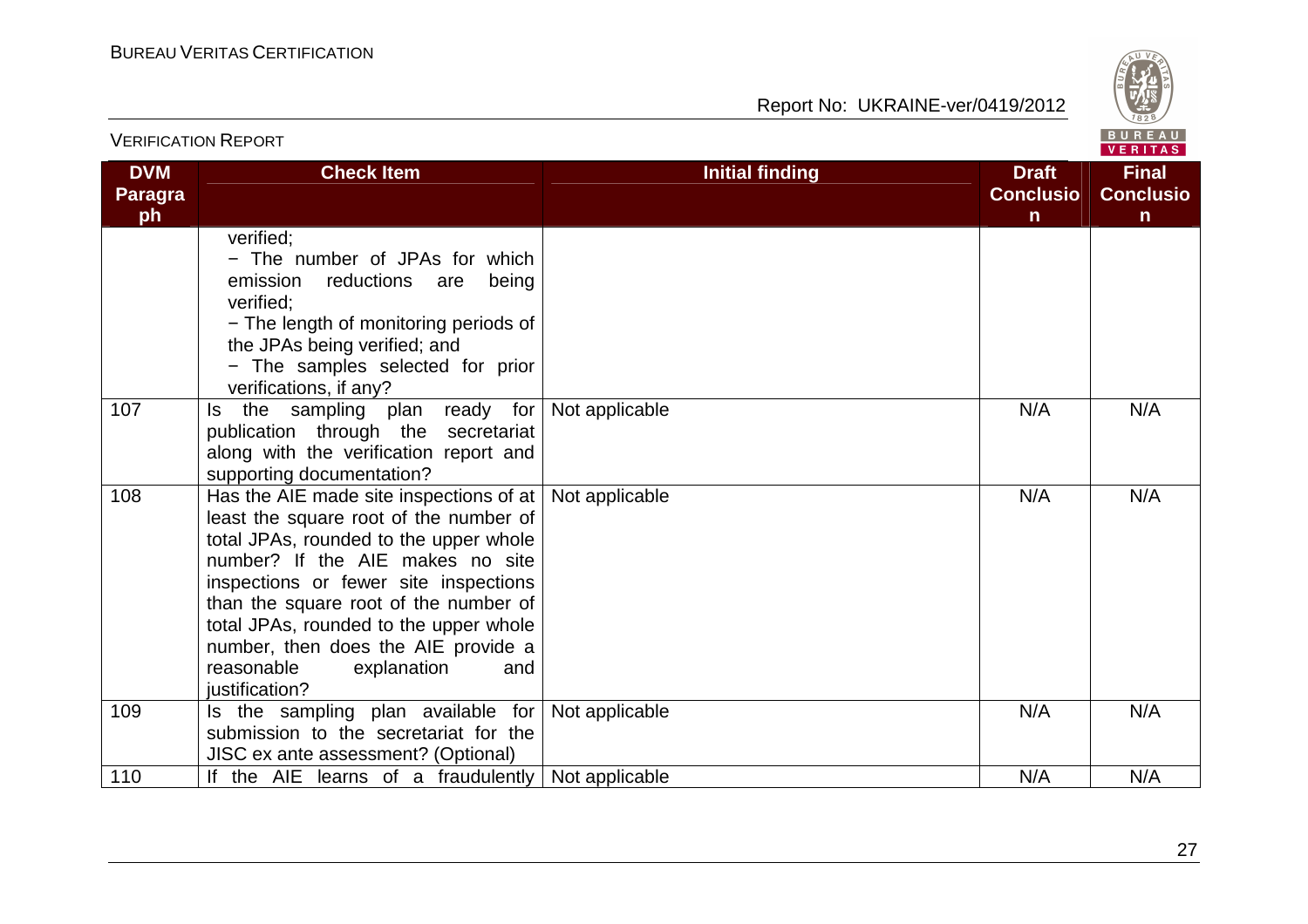| S<br>Q<br>۰.<br>828 |
|---------------------|
|---------------------|

| <b>VERIFICATION REPORT</b>         |                                                                                                                                                                                 |                 |                                                  |                                        |
|------------------------------------|---------------------------------------------------------------------------------------------------------------------------------------------------------------------------------|-----------------|--------------------------------------------------|----------------------------------------|
| <b>DVM</b><br><b>Paragra</b><br>ph | <b>Check Item</b>                                                                                                                                                               | Initial finding | <b>Draft</b><br><b>Conclusio</b><br>$\mathsf{n}$ | <b>Final</b><br><b>Conclusio</b><br>n. |
|                                    | included JPA, a fraudulently monitored<br>JPA or an inflated number of emission<br>reductions claimed in a JI PoA, has the<br>AIE informed the JISC of the fraud in<br>writing? |                 |                                                  |                                        |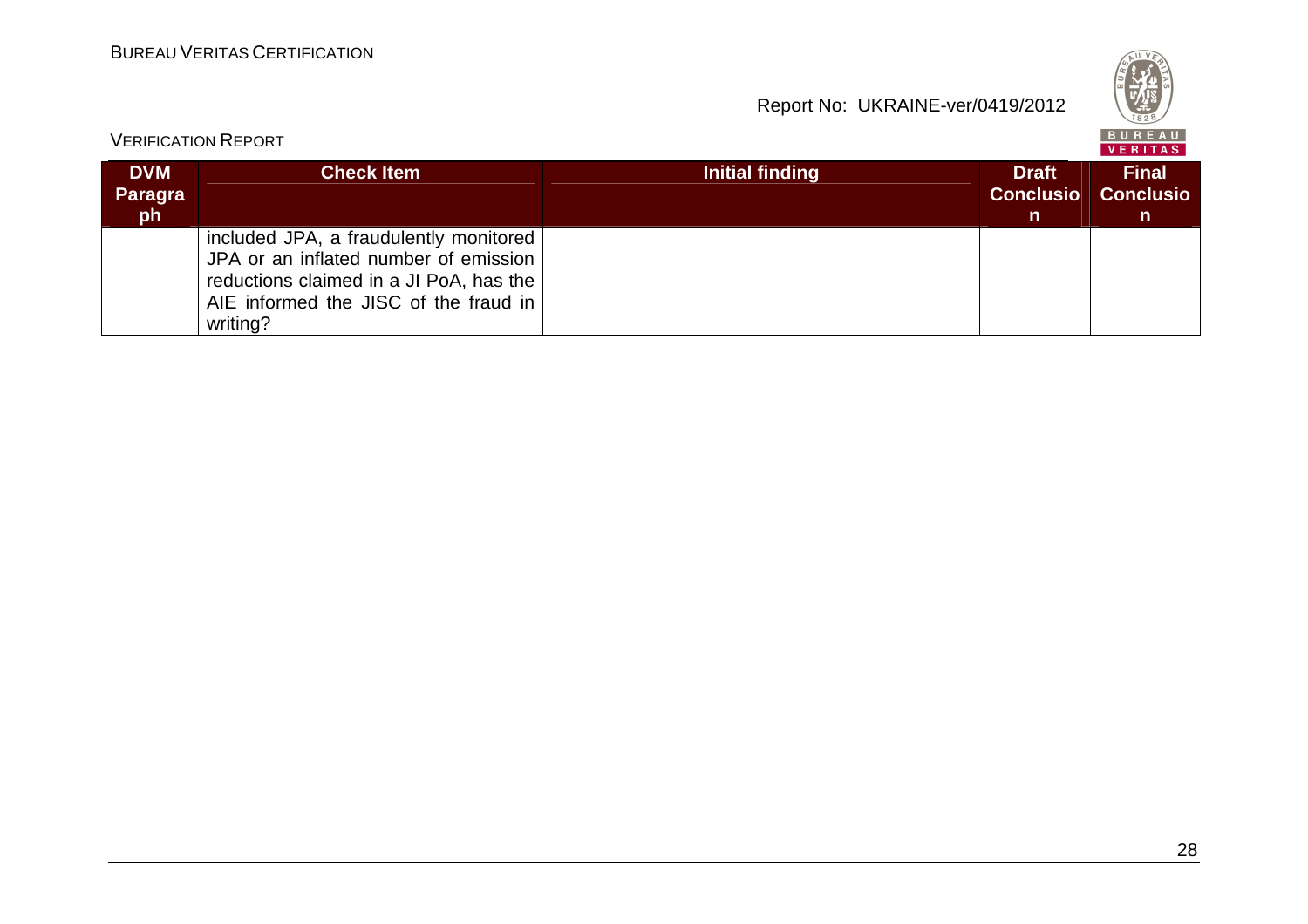

#### VERIFICATION REPORT

#### **Table 2 Resolution of Corrective Action and Clarification Requests**

| Draft report clarification and corrective<br>action requests by verification team                                                                                                                                                                                                                              | Ref. to<br>checklis<br>questio<br>n in<br>table 1 | Summary of project participant<br>response                                                                                                                              | <b>Verification team conclusion</b>                               |
|----------------------------------------------------------------------------------------------------------------------------------------------------------------------------------------------------------------------------------------------------------------------------------------------------------------|---------------------------------------------------|-------------------------------------------------------------------------------------------------------------------------------------------------------------------------|-------------------------------------------------------------------|
| Corrective Action Request 01 (CAR01). Pay<br>your attention that the LoA from Host Party<br>was issued by the State Environmental<br>Investment Agency of Ukraine. Please, make<br>amendment in the monitoring report (MR).                                                                                    | 90                                                | The name of the agency has been<br>corrected in the monitoring report.                                                                                                  | The information in the MR was<br>amended. Issue is closed.        |
| Corrective Action Request 02 (CAR02). The<br>regarded JI project was approved by the<br>Netherlands. Letter of Approval was provided<br>to the verification team during the site visit.<br>Please, describe in the MR that the JI project<br>Party<br>B<br>approved<br>by<br>(i.e,<br>was<br>the Netherlands). | 90                                                | The missing information, regarding the  <br>Letter of Approval from the investor<br>Party B (i.e., the Netherlands), has<br>been added under section A.2, of the<br>MR. | Required<br>information<br>was<br>described. So, issue is closed. |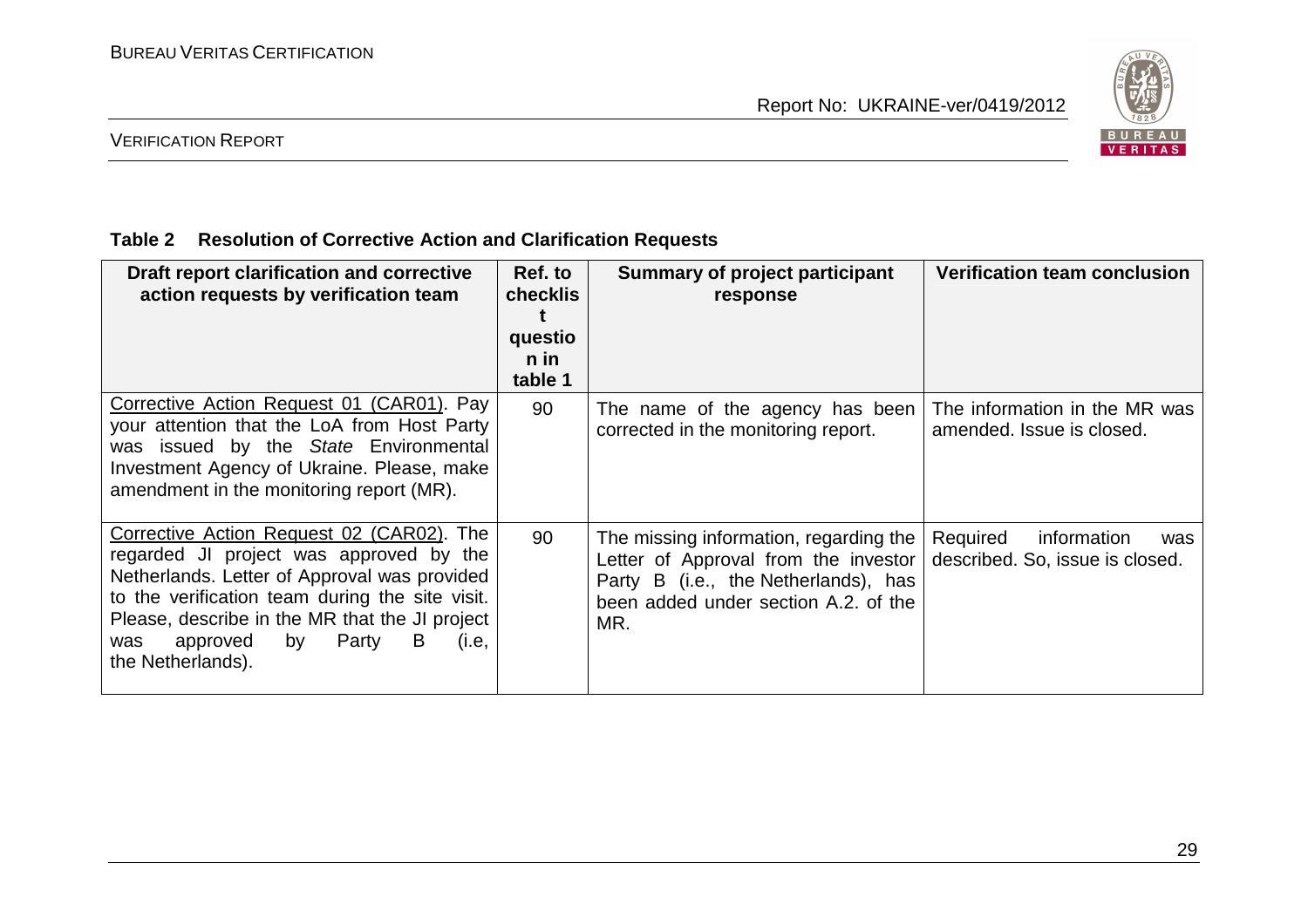

| BUREAU<br><b>VERIFICATION REPORT</b><br>VERITAS                                                                                                                                                                                                                                                     |    |                                                                                                                                                                                                                                                          |                                                                                                                                                                                                       |  |  |
|-----------------------------------------------------------------------------------------------------------------------------------------------------------------------------------------------------------------------------------------------------------------------------------------------------|----|----------------------------------------------------------------------------------------------------------------------------------------------------------------------------------------------------------------------------------------------------------|-------------------------------------------------------------------------------------------------------------------------------------------------------------------------------------------------------|--|--|
| Corrective Action Request 03 (CAR03). State<br>registration reference number of the JI project<br>in the MR for the monitoring period<br>06/12/2010-31/12/2011.                                                                                                                                     | 90 | The joint implementation (JI) project<br>"Power Generation from the Coal<br>Mine Methane at the Sukhodolskaya -<br>Mine"<br>Vostochnaya<br>has<br>been<br>registered with the following details:<br>Host Party: Ukraine<br>Project identifier: UA1000423 | Issue is closed.                                                                                                                                                                                      |  |  |
| Corrective Action Request 04 (CAR04).<br>Please, provide the documented evidence<br>that confirms the date (i.e., December 2010)<br>of commissioning of the flare facility that<br>provided in the MR.                                                                                              | 93 | The requested information regarding<br>the date of commissioning of the flare<br>facility is provided in an attached file<br>with name "H10641 Commissioning<br>report_CAR4"                                                                             | The documented evidence was<br>provided to the verification<br>team. The document is in order<br>and justifies the<br>date<br>of<br>commissioning of<br>the flare<br>facility. Thus, issue is closed. |  |  |
| Corrective Action Request 05 (CAR05).<br>According to the registered PDD, the JI<br>specific approach on the basis of ACM0008<br>(version 7) methodology was selected for this<br>JI project. Please, make corrections through<br>the MR in compliance with the PDD version<br>06 dated 25/04/2011. | 94 | monitoring report has been MR was improved. Issue is<br>The<br>corrected in compliance with the<br>registered PDD.                                                                                                                                       | closed.                                                                                                                                                                                               |  |  |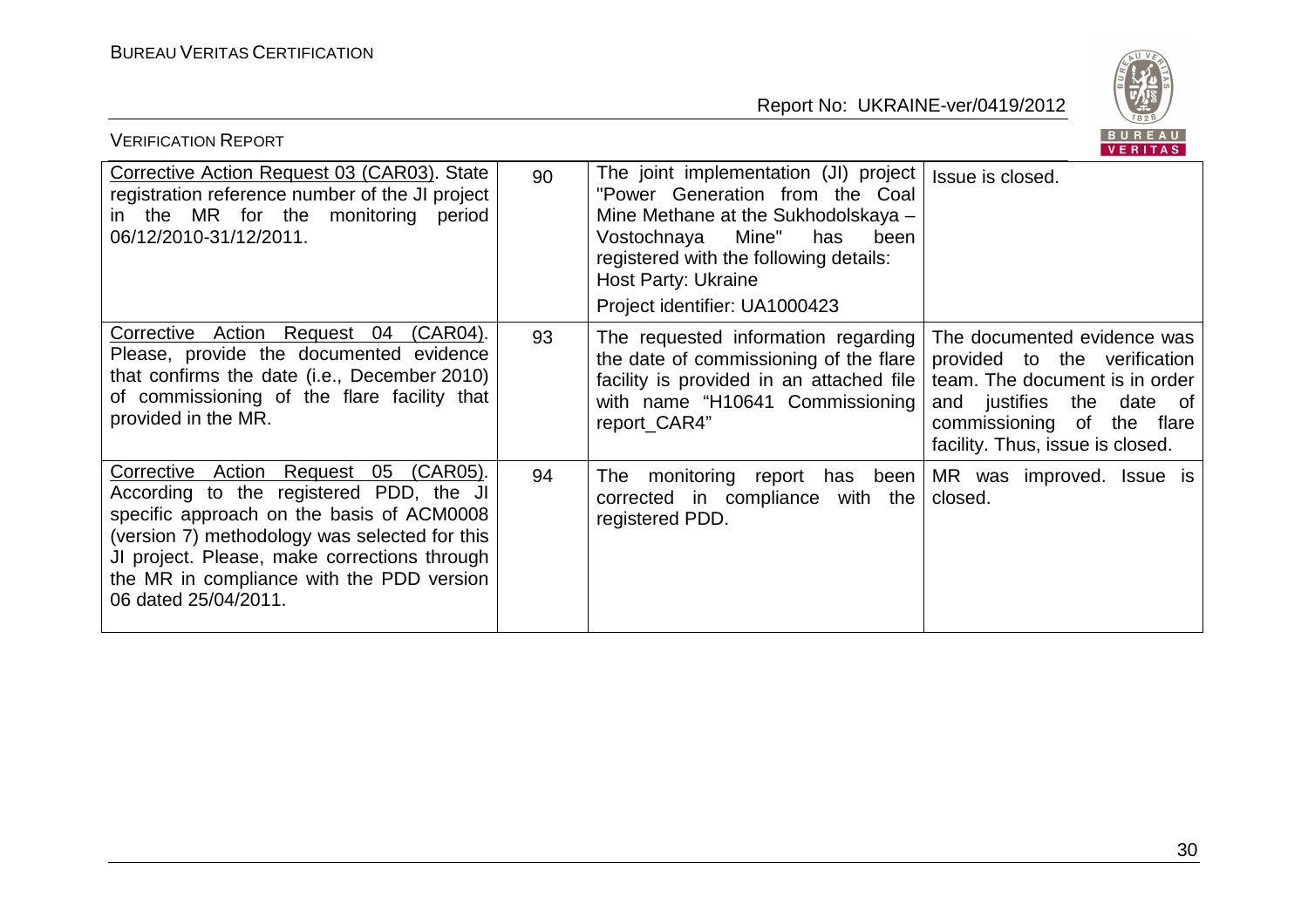

| BUREAU<br><b>VERIFICATION REPORT</b><br><b>VERITAS</b>                                                                                                                                                                        |       |                                                                                                                                                                                                                                                                                                                                                                       |                                                                                                                                                                                            |  |
|-------------------------------------------------------------------------------------------------------------------------------------------------------------------------------------------------------------------------------|-------|-----------------------------------------------------------------------------------------------------------------------------------------------------------------------------------------------------------------------------------------------------------------------------------------------------------------------------------------------------------------------|--------------------------------------------------------------------------------------------------------------------------------------------------------------------------------------------|--|
| Corrective Action Request 06<br>$(CAR06)$ .<br>Please, during calculation<br>of<br>emission<br>the latest value of $CO2$<br>reductions use<br>emission factor from the grid that was<br>estimated by NFP and stated in Order. | 95(c) | The spreadsheet has been updated The latest value<br>with the new $CO2$ emission factor for $ $<br>each year, 2010 and 2011. The new<br>spreadsheet is submitted to the<br>Auditors with the name "Krasnodon  <br>ERU<br>Spreadsheet<br>Version  <br>2.2_CAR6".                                                                                                       | of $CO2$<br>emission factor was applied for<br>emission<br>reductions<br>calculation. Excel spreadsheet<br>revised<br>found<br>and<br>was<br>satisfactory. That is why issue<br>is closed. |  |
| Corrective Action Request 07<br>(CAR07).<br>Please, provide documented evidence that<br>justifies the class of electricity consumers of<br>the plant.                                                                         | 95(c) | The requested information, regarding   All necessary documents were<br>to the class of electricity consumed in   provided. Issue is closed.<br>the plant, is provided in two attached<br>called<br>"Наказ<br><b>No</b><br>files<br>43<br>Питом_викиди_2010p_CAR7",<br>"Наказ<br>No.75<br>Питом_викиди_2011р_CAR7"<br>and<br>"класс<br>потребления<br>электроэнергии". |                                                                                                                                                                                            |  |
| Corrective Action Request 08 (CAR08). In the<br>monitoring report provide summarized initial<br>monitoring data that are included in emission<br>reductions calculation.                                                      | 95(d) | A summary table has been included<br>under section D.4. of the MR.                                                                                                                                                                                                                                                                                                    | Required monitoring data were<br>stated in the MR, and they<br>correspond to the same ones<br>from the Excel spreadsheet.<br>Issue is closed.                                              |  |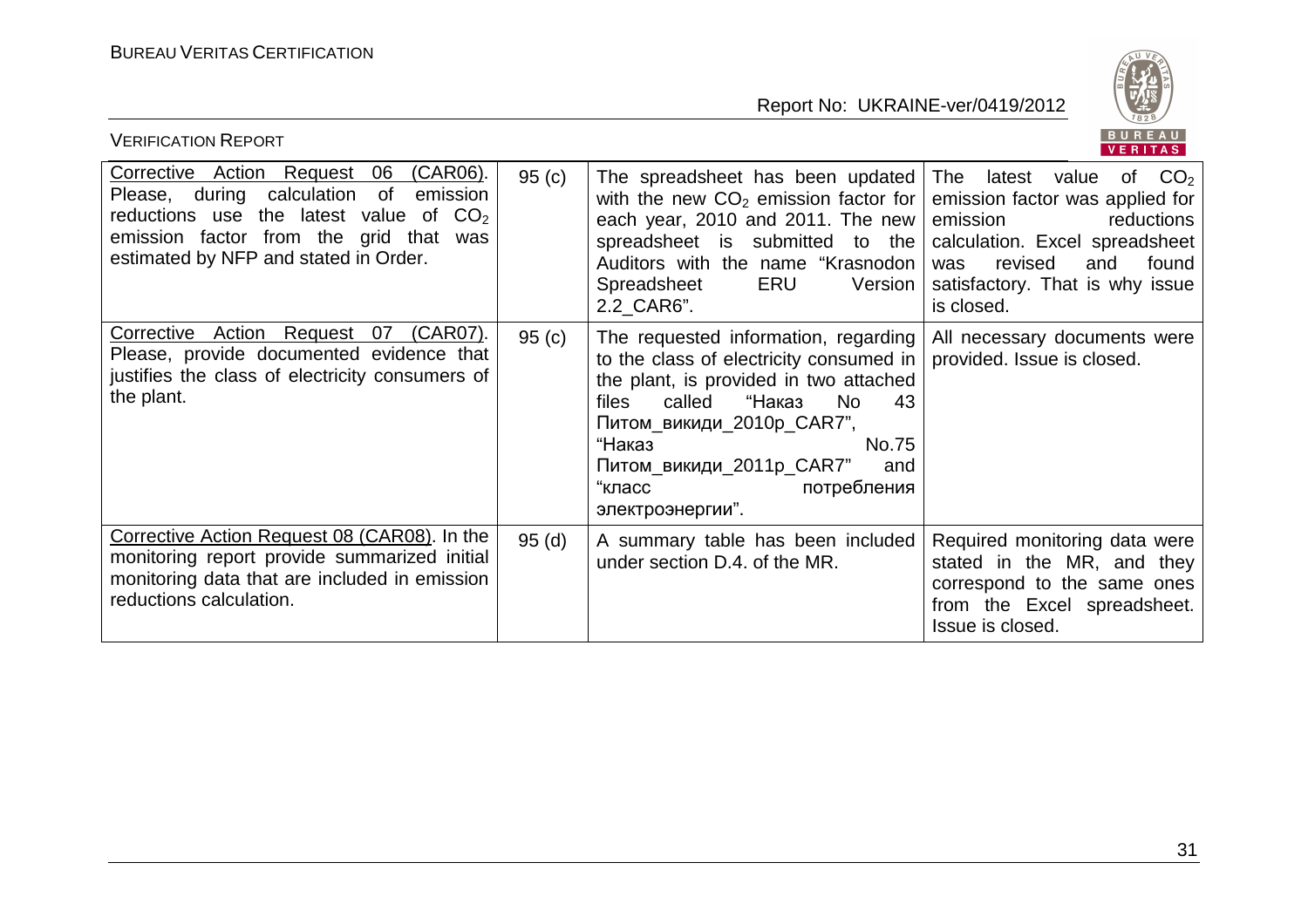

| BUREAU<br><b>VERIFICATION REPORT</b><br>VERITAS                                                                                                                                                            |        |                                                                                                                                                                |                                                                                                                                                                                                                                                                                                                                                                                                                                         |  |  |
|------------------------------------------------------------------------------------------------------------------------------------------------------------------------------------------------------------|--------|----------------------------------------------------------------------------------------------------------------------------------------------------------------|-----------------------------------------------------------------------------------------------------------------------------------------------------------------------------------------------------------------------------------------------------------------------------------------------------------------------------------------------------------------------------------------------------------------------------------------|--|--|
| Corrective Action Request 09 (CAR09).<br>Provide serial numbers of all measurement<br>equipment as well as calibration dates in the<br>MR.                                                                 | 101(b) | The missing information regarding the<br>serial numbers as well as calibration<br>been added to the<br>dates<br>has<br>monitoring report in the table B.1.1.1. | Serial number of all monitoring<br>equipment was indicated in the<br>monitoring report. As a result of<br>revision of documents<br>on.<br>measurement equipment, the<br>serial number of JI project<br>indicated<br>$\mathsf{in}$<br>devices<br>the<br>documents is in compliance<br>with serial number of devices<br>installed<br>on place,<br>and<br>calibration<br>status<br>of<br>all<br>equipment is in order. Issue is<br>closed. |  |  |
| Corrective Action Request 10 (CAR10).<br>According to the manufacture requirements of<br>power meter type SL 7000, it should be<br>calibrated every 6 years. Please, correct the<br>information in the MR. | 101(b) | The calibration frequency for the<br>power meter type SL 7000 has been<br>corrected for "6 years".                                                             | Issue is closed.                                                                                                                                                                                                                                                                                                                                                                                                                        |  |  |